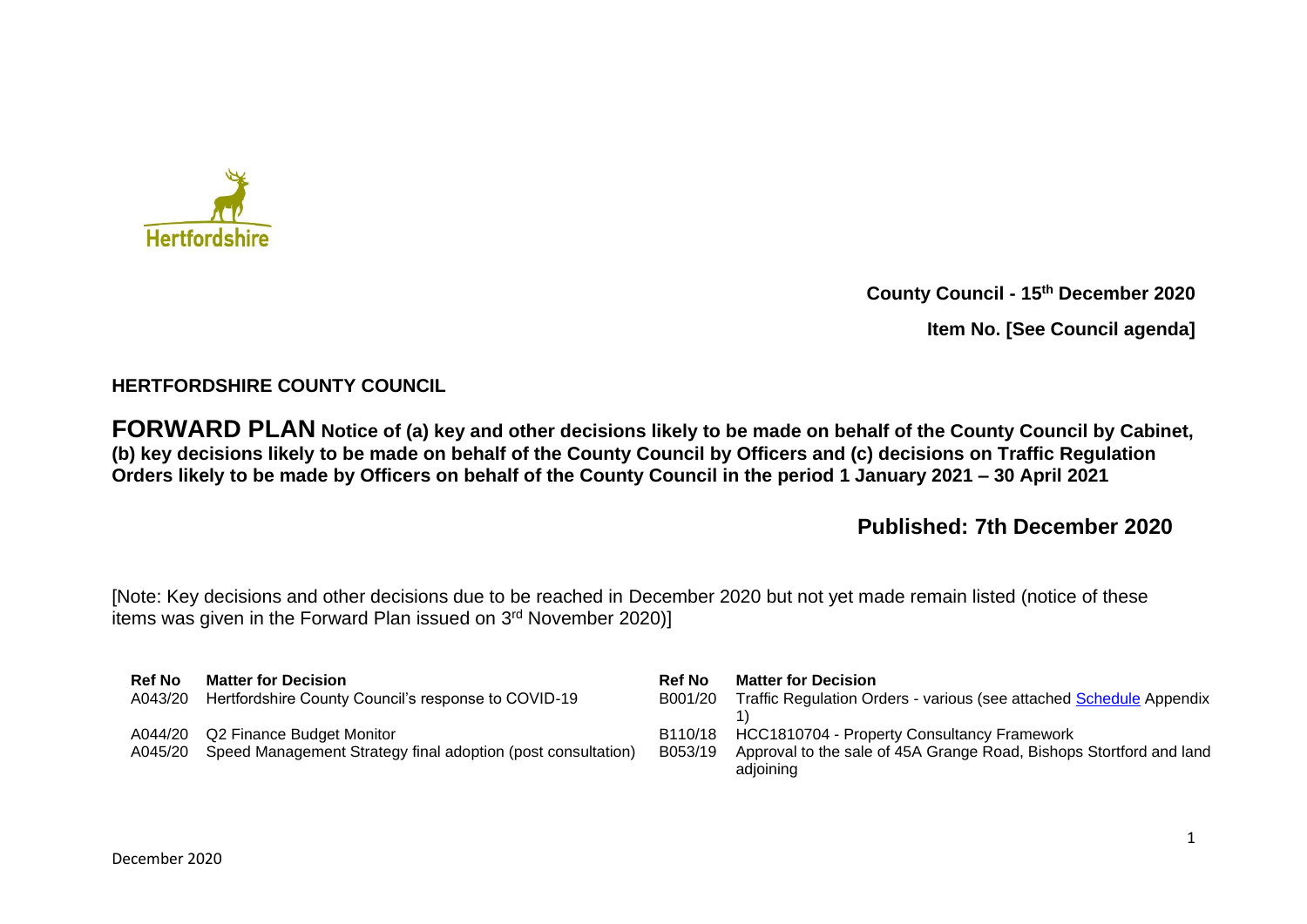- 
- A060/20 Approval of the Hertfordshire Suicide Prevention Strategy 2020-2025
- 
- A065/20 Whether or not to authorise Hertfordshire County Council to enter into a grant funding agreement with Homes England to fund the development of highways infrastructure in connection with the Harlow Gilston Garden Town.
- A069/20 Consider the future of Former Highway Maintenance Depot, Station Road, Watton at Stone
- A070/20 Retained Land at former Wormley Church of England Primary School, Wormley – Spend to Achieve Funds
- A071/20 Whether or not to approve the strategy to develop a countywide pattern of Specialist Resource Provision (SRP) in mainstream schools, for children with communication needs, and to commence public consultation on the specific proposals in Phase 1 of the strategy, from September 2022 at the following secondary schools: Bushey Meads, Bushey; Longdean, Hemel Hempstead; The Priory, Hitchin; and from September 2023 at the new Avanti Schools Trust school in Bishop's Stortford.
- A072/20 Whether or not to approve the SEND Special School Place Planning Strategy 2020-2023.
- 
- 
- A051/20 Approve the Strategic Business Case for the redevelopment of the Longfield Joint Emergency Services Academy
- 
- A067/20 Hertfordshire County Council Admission Arrangements for 2022/23
- 
- A075/20 Public Engagement & Consultation on the Integrated Plan Proposal
- A052/20 Approval of the Sustainable Hertfordshire Action Plan B092/19 HCC1911768 Bishops Stortford South New 6 Form Entry Secondary School
	- B093/19 Procurement and award of contract to extend superfast fibre broadband to the last % of rural business areas in Hertfordshire in line with DEFRA funding provision
- A064/20 Diversity and Inclusion Annual Report 2019/20 B108/19 The Supply of Branded & Generic Washroom Paper Disposables and **Dispensers** 
	- B110/19 Supply of Educational Furniture, Desking & Seating
	- B122/19 **Framework agreement for** the supply of Disposable Gloves & **Aprons**
	- B017/20 HCC2011967 The Bishops Stortford High School Design & Build Contract Early Works
	- B018/20 HCC2011970 Bishops Stortford North Secondary Design & Build Contract in respect of new build works

- B024/20 Award of various school transport and local bus contracts (services starting September 2020)
- A074/20 Draft Integrated Plan 2021/2022 2023/2024 B027/20 HCC2012045 Measured term contract for the provision of repairs, planned maintenance and minor works - Mechanical & Electrical: Award of contract
- **A080/20 Hertfordshire County Council's response to Covid-19** B040/20 Award of contract for the provision of a Street Sweeping Service
	- B042/20 Delivery Agreement for the provision of Pre-Construction works for the Eastern Waste Transfer Station – Award of contract
- A053/20 Invest to Transform Learning Disability Services B070/20 HCC2012432 Pre-Construction Services Agreement for the provision of a new First School at Buntingford.
	- B071/20 Award of contract for the Sensory Support Tender
- A068/20 Q3 Finance Budget Monitor **BUT All and Service** B072/20 Award of contract for the Communicator and Intervenor Service
	- B074/20 HCC2012309 Project Management for Buntingford First School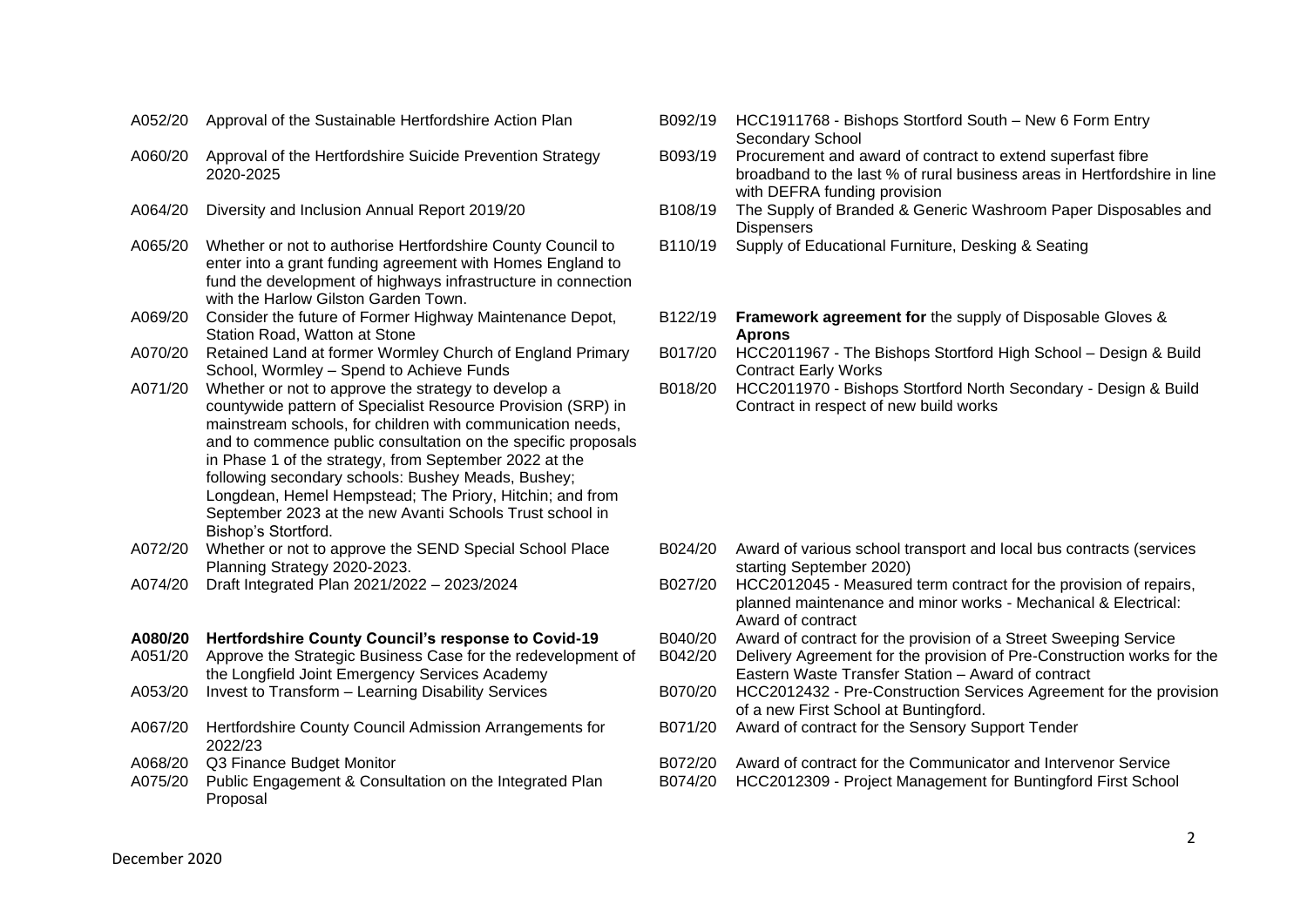|  | A076/20 Integrated Plan 2021/2022 - 2023/2024 |  |  |
|--|-----------------------------------------------|--|--|
|--|-----------------------------------------------|--|--|

- A077/20 Overview & Scrutiny Committee Report on the Integrated Plan Proposals
- A078/20 Service Cabinet Panels Comments on the Integrated Plan Proposals

**A081/20 Hertfordshire County Council's response to Covid-19** B081/20 Framework Agreement for the Supply of Batteries A016/20 To agree the recommendations as set out in The Air Quality B083/20 Single Tender Action for Home

- A016/20 To agree the recommendations as set out in The Air Quality Plan for Broxbourne (Broxbourne Local No2 Plan – Outline Business Case)
- A079/20 Contract for the provision of Fire Appliances for the Community Protection Directorate Vehicle Replacement Programme.

**A083/20 Approve the Outline Business Case for phase 2 of the Accommodation Strategy (Future Workplaces)**

- B076/20 Framework Agreement for the Supply of Cut Paper & Card Size A3 & A4
- B077/20 Recommissioning of Overnight Short Breaks for CYP (Children & Young People) with SEND (Special Educational Needs & Disability) and/or Complex Health Needs
- B079/20 Codicote Primary School enlargement capital budget approval
- 
- Single Tender Action for Homecare Spot Providers
- B084/20 HCC2012458 -Schools repairs & maintenance: Batch 53 Package 1 Mechanical & Electrical works - Oak View Primary & Nursery School, Weston Primary School
- **A082/20 Hertfordshire County Council's response to Covid-19** B085/20 HCC2012459 Schools repairs & maintenance: Batch 53 Package 2 Mechanical & Electrical works - Broom Barns Primary School, Icknield Walk First School
	- B086/20 HCC2012460 Schools repairs & maintenance: Batch 54 Package 1 Mechanical & Electrical works - Studlands Rise First School, Therfield First School, York Road Nursery School
	- B087/20 HCC2012461 -Schools repairs & maintenance: Batch 54 Package 2 Mechanical & Electrical works - Goffs Oak Primary School, Thorley Hill Primary School
	- B088/20 HCC2012463 -Schools repairs & maintenance: Batch 55 Package 1 Mechanical & Electrical works - The Collett School, Micklem Primary **School**
	- B089/20 HCC2012464 -Schools repairs & maintenance: Batch 55 Package 2 Mechanical & Electrical works - Rickmansworth Park JMI, Cassiobury Infant & Nursery School,
	- B090/20 HCC2012478 Pre-Construction Services: Agreement for the Building of New SEN Secondary School, Valley School, Stevenage
	- B091/20 HCC2012497 Codicote Primary School School Expansion
	- B092/20 HCC2012470 -Schools repairs & maintenance: Batch 55 Package 3 Mechanical & Electrical works - Hoblett's Manor Junior School, Maple Primary School
	- B093/20 HCC2012494 -Relocation of the Blues Pre-school to land at Cox's Gardens, Bishops Stortford. Temporary Mobile Building.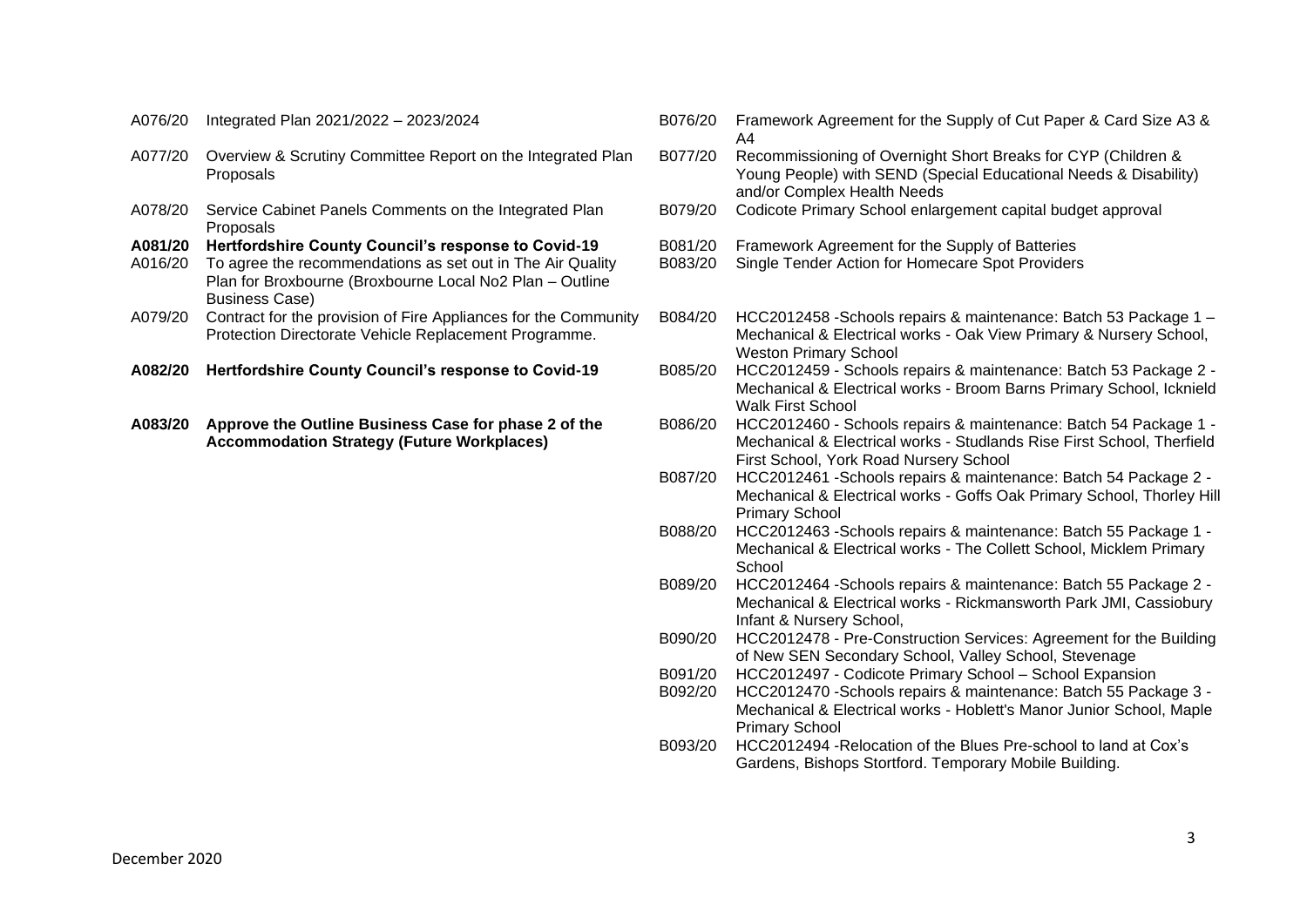| B094/20 | To negotiate an extension of the existing contract between          |
|---------|---------------------------------------------------------------------|
|         | Hertfordshire County Council (HCC) and Herts for Learning (HFL) for |
|         | the provision of HfL services and support to HCC.                   |
| B095/20 | To establish a Framework Agreement for future Community             |
|         | Opportunity services (currently known as Day Services) and          |
|         | appoint providers via a full competitive tender process             |
| B096/20 | Building Cleaning tender for the Hertford and Ware Educational      |
|         | package within Hertfordshire. Award of contract                     |
| B097/20 | Building Cleaning tender for the EA Educational package within      |
|         | <b>Hertfordshire, Award of contract</b>                             |
| B098/20 | HCC2012575 - Batch 56 Roofing Works - Field Junior School,          |
|         | Watford, Harvey Road Junior School, & Shepherd Primary School       |
|         | <b>Rickmansworth</b>                                                |
| B099/20 | HCC2012458 - Batch 53 - Cluster 1 Mechanical & Electrical - Oak     |
|         | <b>View &amp; Weston Primary School</b>                             |
| B100/20 | HCC2012459 - Batch 53 - Cluster 2 Mechanical & Electrical -         |
|         | <b>Broom Barns &amp; Icknield Walk Primary School</b>               |
| B101/20 | HCC2012583 - Batch 57 - Cluster 1 - Roofing Works - Hobletts        |
|         | <b>Manor Infants School</b>                                         |
| B102/20 | HCC2012584 - Batch 57 - Cluster 2 - Roofing Works -                 |
|         | <b>Tannerswood School</b>                                           |
| B103/20 | HCC2012585 - Batch 57 - Cluster 3 - Roofing Works - Forres &        |
|         | <b>Margaret Wix School</b>                                          |
| B104/20 | HCC2012586 - Batch 57 - Cluster 4 - Roofing Works - Bishops         |
|         | <b>Stortford &amp; Hatfield Fire Stations</b>                       |
| B105/20 | <b>Contract for the Provision of Children's Cross Regional</b>      |
|         | <b>Arrangements Group (CCRAG) Database</b>                          |
| B106/20 | Hertfordshire Adult and Family Learning Service (HAFLS): Award      |
|         | of contract for the provision of Adult Learning across              |
|         | Hertfordshire for academic year 2021/22                             |
| B107/20 | The provision of facilities for the treatment of materials from     |
|         | recycling centres in Hertfordshire                                  |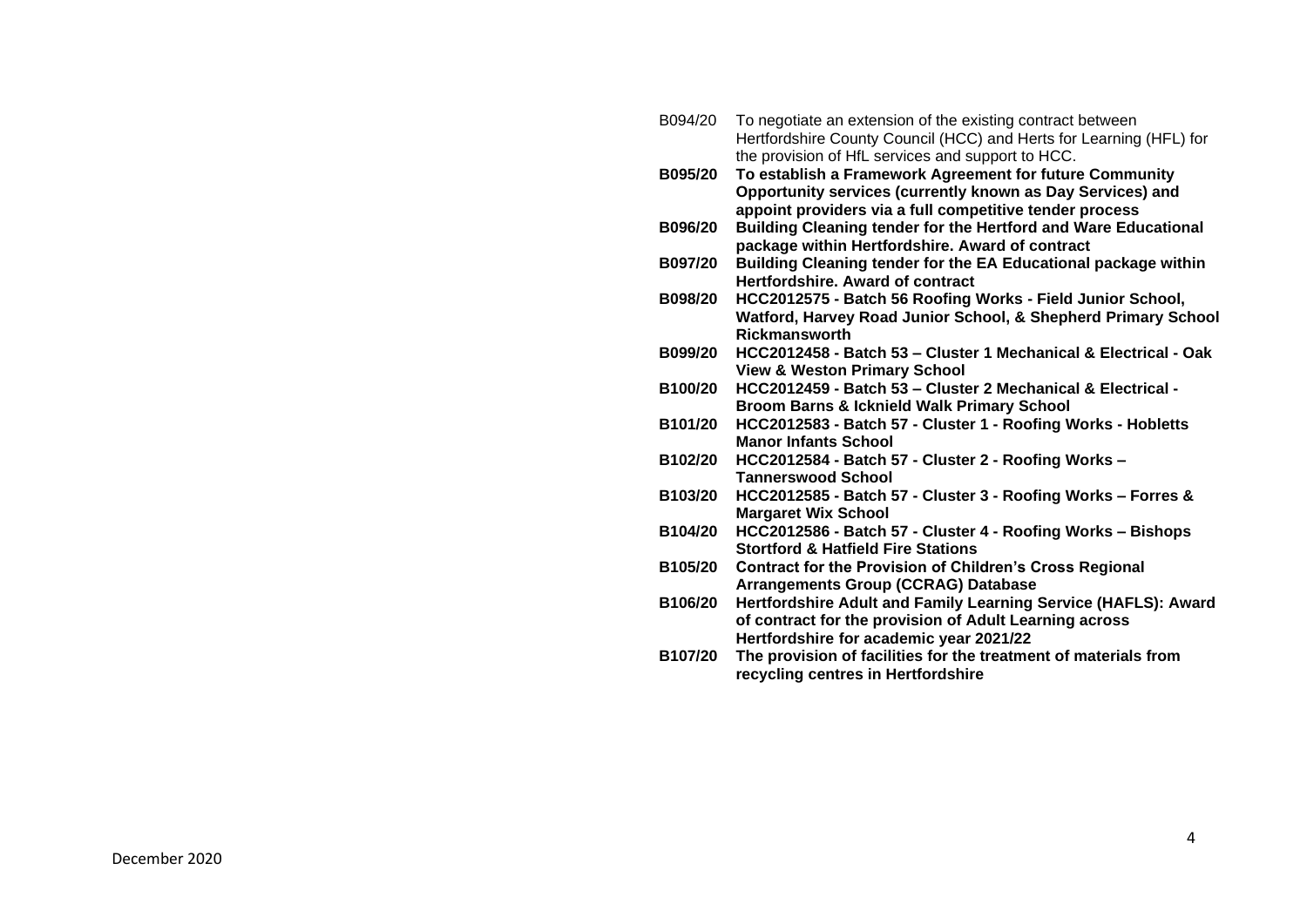\*\* The address from which, subject to any prohibition or restriction on their disclosure, copies of, or extracts from, any document listed is available from County Hall, Pegs Lane, Hertford. SG13 8DE. Other documents relevant to these matters may be submitted to the decision maker. To request details of such documents (if any) as they become available, contact Deborah Jeffery, Assistant Manager, Democratic Services by email [\(Deborah.jeffery@hertfordshire.gov.uk\)](mailto:Deborah.jeffery@hertfordshire.gov.uk) or phone (01992 555563)

\*\*\* In accordance with Regulation 10(1) of The Local Authorities (Executive Arrangements) (Meetings and Access to Information) (England) Regulations 2012 (the '2012 Regulations') these items of business will be considered by Cabinet at its meeting 13 May 2019. Notices issued, as required by the 2012 Regulations, can be viewed at <https://democracy.hertfordshire.gov.uk/mgCalendarMonthView.aspx?GL=1&bcr=1>

ᵻᵻ Documents to be considered by the Cabinet are published on the Councils website at <https://democracy.hertfordshire.gov.uk/mgCalendarMonthView.aspx?GL=1&bcr=1>

‡‡ Grounds for exemption are: -

- (a) where the decision is a decision taken under the Special Urgency provisions in Annex 4 of the Constitution
- (b) where the Chief Executive certifies that implementation of the decision is critical for service delivery
- (c) where the Chief Legal Officer certifies that the Council would be likely to suffer legal prejudice from a delay in implementation of the decision resulting from the decision being Called-In
- (d) where the Director of Resources certifies that the Council would be likely to suffer financial prejudice from a delay in implementation of the decision resulting from the decision being Called-In
- (e) where the Chief Legal Officer certifies that a delay in implementation of the decision resulting from the decision being Called-In would result in the decision being incapable of implementation or meaningful implementation
- (f) where the decision results from consideration of a recommendation or report from the OSC or any sub-committee or Topic Group of the OSC
- (g) where the decision results from a reference back decision by Overview and Scrutiny Committee; or
- (h) where the decision is a recommendation to Full Council;
- (i) where the Call-In period has expired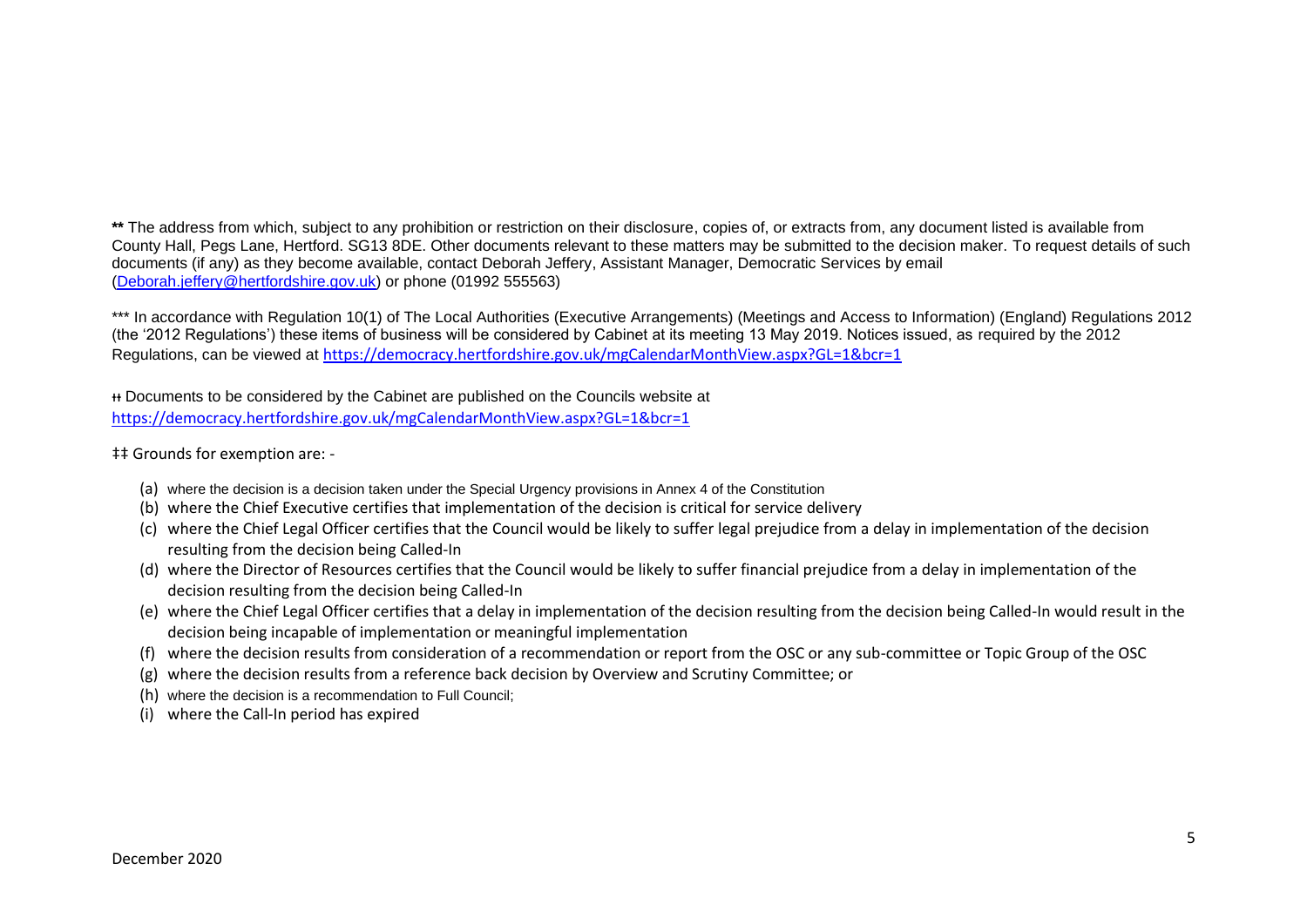# **PART A: DECISIONS BY CABINET NOTE:** NEW ITEMS AND AMENDMENTS ARE SHOWN IN BOLD

| Ref No. | <b>Matter for decision</b>                                                                                                                     | <b>Date</b><br>decision<br>to be<br>made                 | <b>Cabinet Panels</b><br>to be consulted                                        | <b>Officer contact for</b><br>this matter | Documents to be<br>considered**II                                                                                                                                   | <b>Exempt from</b><br>the Council's<br>Call-in<br>procedures ##<br>Yes/No |
|---------|------------------------------------------------------------------------------------------------------------------------------------------------|----------------------------------------------------------|---------------------------------------------------------------------------------|-------------------------------------------|---------------------------------------------------------------------------------------------------------------------------------------------------------------------|---------------------------------------------------------------------------|
| A043/20 | <b>Hertfordshire County</b><br>Council's response to<br>COVID-19                                                                               | 14/12/2020                                               | Resources &<br>Performance<br><b>Cabinet Panel</b>                              | Alex James<br>01992 588259                | Report of the Director of<br><b>Resources</b>                                                                                                                       | <b>No</b>                                                                 |
| A044/20 | Q2 Finance Budget<br>Monitor                                                                                                                   | 14/12/2020                                               | Resources &<br>Performance<br><b>Cabinet Panel</b>                              | <b>Scott Walker</b><br>01992 555273       | Report of the Director of<br><b>Resources</b>                                                                                                                       | <b>No</b>                                                                 |
| A045/20 | Speed Management<br>Strategy final adoption<br>(post consultation)                                                                             | 14/12/2020                                               | Highways &<br>Environment<br><b>Cabinet Panel</b>                               | <b>Rupert Thacker</b><br>01992 658176     | Report of the Director of<br><b>Environment and Infrastructure</b>                                                                                                  | No                                                                        |
| A052/20 | Approval of the<br>Sustainable<br><b>Hertfordshire Action</b><br>Plan                                                                          | Cabinet<br>14/12/2020<br>County<br>Council<br>15/12/2020 | All Cabinet<br>Panels                                                           | <b>Julie Greaves</b><br>01992 556227      | Report of the Director of Public<br>Health                                                                                                                          | <b>No</b>                                                                 |
| A060/20 | Approval of the<br><b>Hertfordshire Suicide</b><br><b>Prevention Strategy</b><br>2020-2025                                                     | 14/12/2020                                               | Public Health and<br>Prevention<br><b>Cabinet Panel</b>                         | Maneka Kandola<br>01438 844662            | Report of the Director of Public<br>Health                                                                                                                          | No                                                                        |
| A064/20 | Diversity and Inclusion<br>Annual Report 2019/20                                                                                               | 14/12/2020                                               | Resources &<br>Performance<br><b>Cabinet Panel</b>                              | <b>Faizal Hakim</b><br>01992 555472       | Report of the Director of<br><b>Resources</b>                                                                                                                       | <b>No</b>                                                                 |
| A065/20 | Whether or not to<br>authorise Hertfordshire<br>County Council to enter<br>into a grant funding<br>agreement with Homes<br>England to fund the | 14/12/2020                                               | Growth,<br>Infrastructure,<br>Planning & The<br><b>Economy Cabinet</b><br>Panel | Gavin Milnthorpe<br>01992 588527          | Report of the Director of<br>Environment & Infrastructure<br>Part I and Part II Report - due<br>to 'Information relating to the<br>financial or business affairs of | <b>No</b>                                                                 |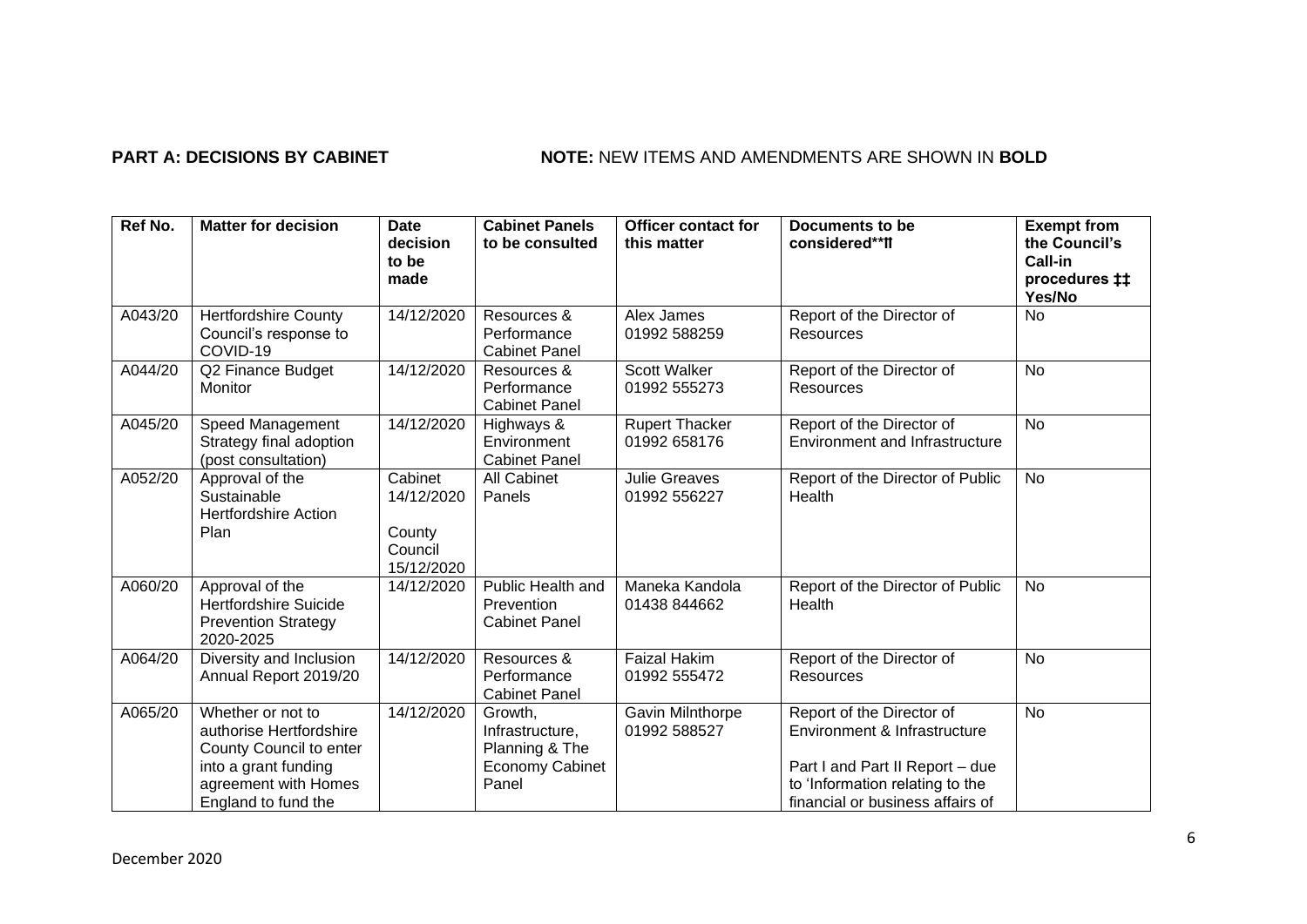|         | development of<br>highways infrastructure<br>in connection with the<br><b>Harlow Gilston Garden</b><br>Town.                                                                                                                                                                                                                                                                                                                                                           |            |                                                        |                                       | any particular person (including<br>the Council)'                                                                                                                                                            |           |
|---------|------------------------------------------------------------------------------------------------------------------------------------------------------------------------------------------------------------------------------------------------------------------------------------------------------------------------------------------------------------------------------------------------------------------------------------------------------------------------|------------|--------------------------------------------------------|---------------------------------------|--------------------------------------------------------------------------------------------------------------------------------------------------------------------------------------------------------------|-----------|
| A069/20 | Consider the future of<br>Former Highway<br>Maintenance Depot,<br>Station Road, Watton at<br>Stone                                                                                                                                                                                                                                                                                                                                                                     | 14/12/2020 | Resources &<br>Performance<br><b>Cabinet Panel</b>     | <b>Andrew Edwards</b><br>01992 556007 | Report of the Director of<br><b>Resources</b><br>Part I and Part II Report - due<br>to 'Information relating to the<br>financial or business affairs of<br>any particular person (including<br>the Council)' | <b>No</b> |
| A070/20 | Retained Land at former<br>Wormley Church of<br><b>England Primary</b><br>School, Wormley -<br>Spend to Achieve Funds                                                                                                                                                                                                                                                                                                                                                  | 14/12/2020 | Resources &<br>Performance<br><b>Cabinet Panel</b>     | <b>Clare Halliday</b><br>01992 556709 | Report of the Director of<br><b>Resources</b><br>Part I and Part II Report - due<br>to 'Information relating to the<br>financial or business affairs of<br>any particular person (including<br>the Council)' | <b>No</b> |
| A071/20 | Whether or not to<br>approve the strategy to<br>develop a countywide<br>pattern of Specialist<br><b>Resource Provision</b><br>(SRP) in mainstream<br>schools, for children with<br>communication needs,<br>and to commence public<br>consultation on the<br>specific proposals in<br>Phase 1 of the strategy,<br>from September 2022 at<br>the following secondary<br>schools: Bushey Meads,<br>Bushey; Longdean,<br>Hemel Hempstead; The<br>Priory, Hitchin; and from | 14/12/2020 | Education,<br>Libraries &<br>Localism Cabinet<br>Panel | Samantha Young<br>01992 555754        | Report of the Director of<br><b>Children's Services</b>                                                                                                                                                      | <b>No</b> |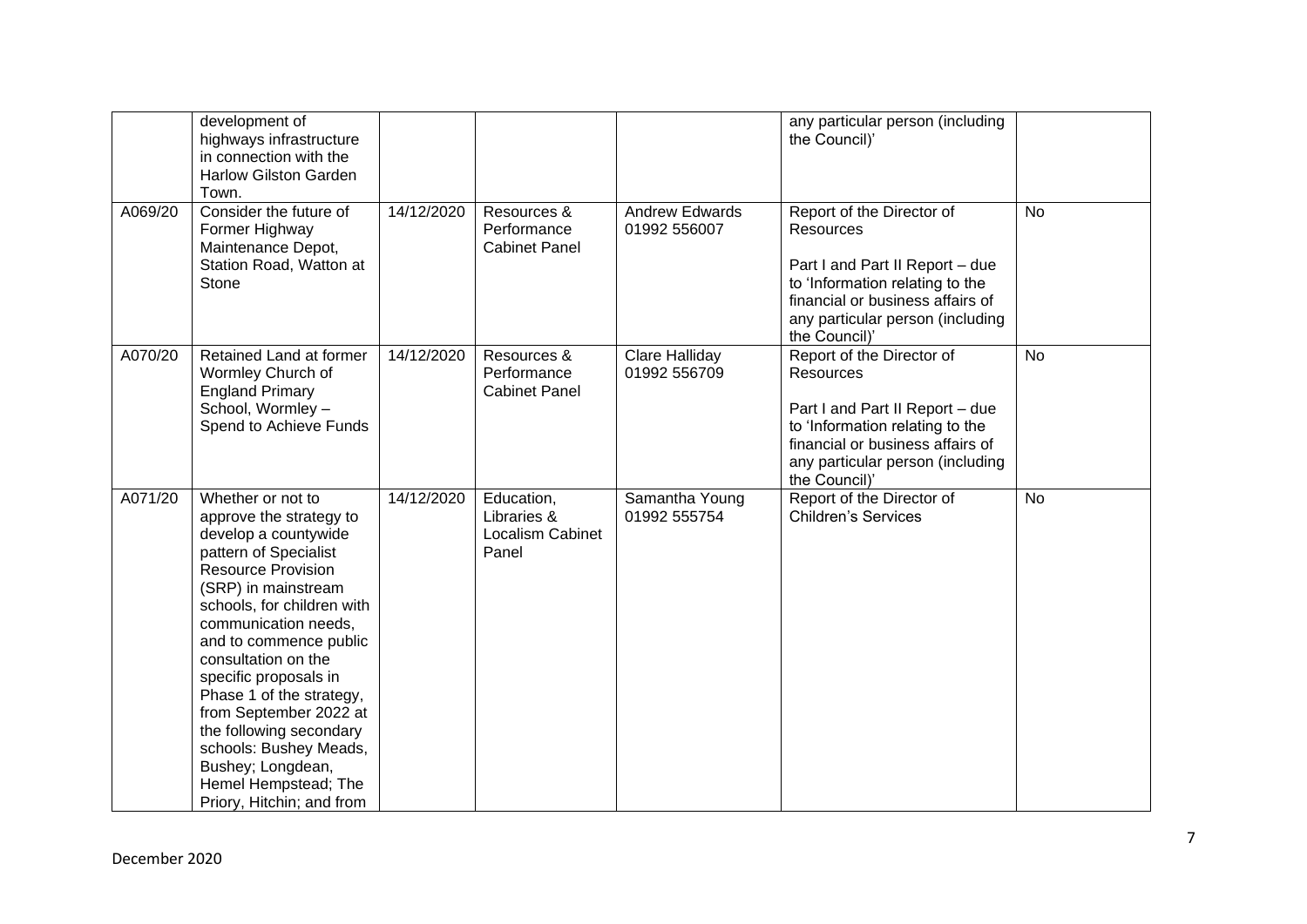|         | September 2023 at the<br>new Avanti Schools<br>Trust school in Bishop's<br>Stortford.                                                    |                                               |                                                                                                                         |                                     |                                                                                          |           |
|---------|------------------------------------------------------------------------------------------------------------------------------------------|-----------------------------------------------|-------------------------------------------------------------------------------------------------------------------------|-------------------------------------|------------------------------------------------------------------------------------------|-----------|
| A072/20 | Whether or not to<br>approve the SEND<br>Special School Place<br>Planning Strategy 2020-<br>2023.                                        | 14/12/2020                                    | Education,<br>Libraries &<br>Localism Cabinet<br>Panel                                                                  | Samantha Young<br>01992 555754      | Report of the Director of<br><b>Children's Services</b>                                  | <b>No</b> |
| A074/20 | Draft Integrated Plan<br>2021/2022 - 2023/2024                                                                                           | 18/01/2021                                    |                                                                                                                         | <b>Scott Walker</b><br>01992 555273 | Report of the Director of<br>Resources                                                   | Yes       |
| A080/20 | <b>Hertfordshire County</b><br><b>Council's response to</b><br>Covid-19                                                                  | 18/01/2021                                    |                                                                                                                         | <b>Alex James</b><br>01992 588259   | <b>Report of the Director of</b><br><b>Resources</b>                                     | <b>No</b> |
| A051/20 | Approve the Strategic<br><b>Business Case for the</b><br>redevelopment of the<br>Longfield Joint<br><b>Emergency Services</b><br>Academy | 22/02/2021                                    | Community<br>Safety & Waste<br>Management<br><b>Cabinet Panel</b><br>Resources &<br>Performance<br><b>Cabinet Panel</b> | <b>Steve Tant</b><br>01707 281480   | Joint Report of the Director of<br>Community Protection and the<br>Director of Resources | <b>No</b> |
| A053/20 | Invest to Transform -<br>Learning Disability<br>Services                                                                                 | 22/02/2021                                    | Resources &<br>Performance<br><b>Cabinet Panel</b>                                                                      | <b>Helen Maneuf</b><br>01438 845502 | Report of the Director of<br>Resources                                                   | <b>No</b> |
| A067/20 | <b>Hertfordshire County</b><br><b>Council Admission</b><br>Arrangements for<br>2022/23                                                   | 22/02/2021                                    | Education<br>Libraries and<br>Localism Cabinet<br>Panel                                                                 | Jayne Abery<br>01992 588785         | Report of the Director of<br><b>Children's Services</b>                                  | <b>No</b> |
| A068/20 | Q3 Finance Budget<br><b>Monitor</b>                                                                                                      | 22/02/2021                                    | Resources &<br>Performance<br><b>Cabinet Panel</b>                                                                      | Scott Walker<br>01992 555273        | Report of the Director of<br><b>Resources</b>                                            | No        |
| A075/20 | Public Engagement &<br>Consultation on the<br>Integrated Plan<br>Proposal                                                                | 22/02/2021<br>County<br>Council<br>23/02/2021 | <b>All Cabinet</b><br>Panels                                                                                            | Alex James<br>01992 588259          | Report of the Chief Executive                                                            | Yes       |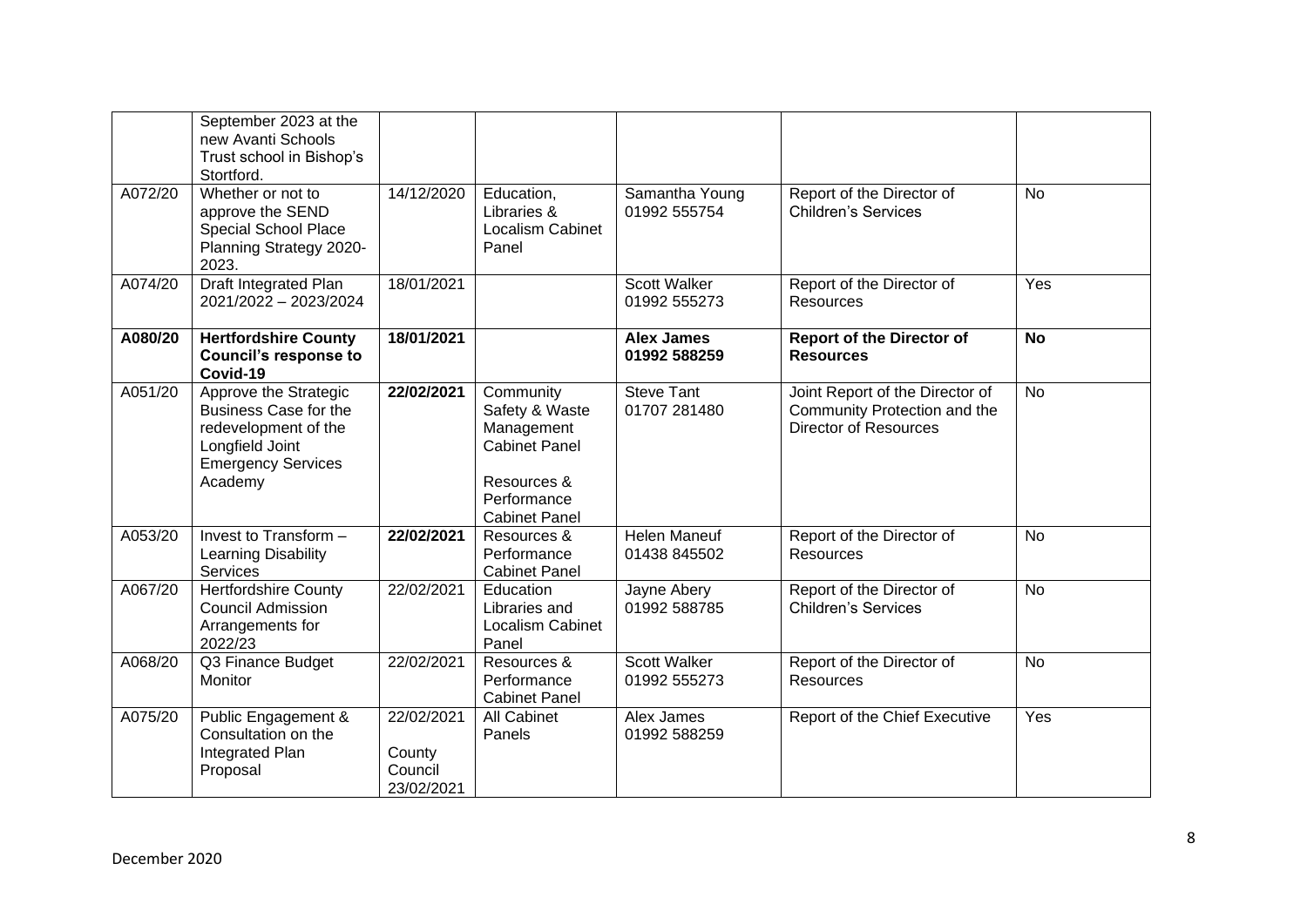|         |                                                                                                                                                      |                                                          | Overview &<br>Scrutiny<br>Committee                                  |                                                                     |                                                                                                                                                                    |           |
|---------|------------------------------------------------------------------------------------------------------------------------------------------------------|----------------------------------------------------------|----------------------------------------------------------------------|---------------------------------------------------------------------|--------------------------------------------------------------------------------------------------------------------------------------------------------------------|-----------|
| A076/20 | Integrated Plan<br>2021/2022 - 2023/2024                                                                                                             | Cabinet<br>22/02/2021                                    | All Cabinet<br>Panels                                                | Scott Walker<br>01992 555273                                        | Report of the Director of<br><b>Resources</b>                                                                                                                      | Yes       |
|         |                                                                                                                                                      | County<br>Council<br>23/02/2021                          | Overview &<br>Scrutiny<br>Committee                                  |                                                                     |                                                                                                                                                                    |           |
| A077/20 | Overview & Scrutiny<br>Committee Report on<br>the Integrated Plan<br>Proposals                                                                       | Cabinet<br>22/02/2021<br>County<br>Council<br>23/02/2021 | Resources and<br>Performance<br><b>Cabinet Panel</b>                 | Natalie Rotherham<br>01992 588485<br>Fiona Corcoran<br>01992 588165 | Report of the Overview and<br><b>Scrutiny Committee</b>                                                                                                            | Yes       |
| A078/20 | <b>Service Cabinet Panels</b><br>Comments on the<br>Integrated Plan<br>Proposals                                                                     | Cabinet<br>22/02/2021<br>County<br>Council<br>23/02/2021 | Resources and<br>Performance<br><b>Cabinet Panel</b>                 | Deborah Jeffery<br>01992 555563                                     | Report of the Director of<br><b>Resources</b>                                                                                                                      | Yes       |
| A081/20 | <b>Hertfordshire County</b><br><b>Council's response to</b><br>Covid-19                                                                              | 22/02/2021                                               | <b>Resources &amp;</b><br><b>Performance</b><br><b>Cabinet Panel</b> | <b>Alex James</b><br>01992 588259                                   | <b>Report of the Director of</b><br><b>Resources</b>                                                                                                               | <b>No</b> |
| A016/20 | To agree the<br>recommendations as set<br>out in The Air Quality<br>Plan for Broxbourne<br>(Broxbourne Local No2<br>Plan - Outline Business<br>Case) | 22/03/2020                                               | Highways &<br>Environment<br><b>Cabinet Panel</b>                    | <b>Trevor Brennan</b><br>01992 658406                               | Report of the Director of<br><b>Environment and Infrastructure</b>                                                                                                 | <b>No</b> |
| A079/20 | Contract for the<br>provision of Fire<br>Appliances for the<br><b>Community Protection</b><br>Directorate Vehicle<br>Replacement<br>Programme.       | 22/03/2020                                               |                                                                      | Chris Bigland<br>07824 625860                                       | Report of the Director of<br><b>Community Protection</b><br>Part I and Part II Report - due<br>to 'Information relating to the<br>financial or business affairs of | No        |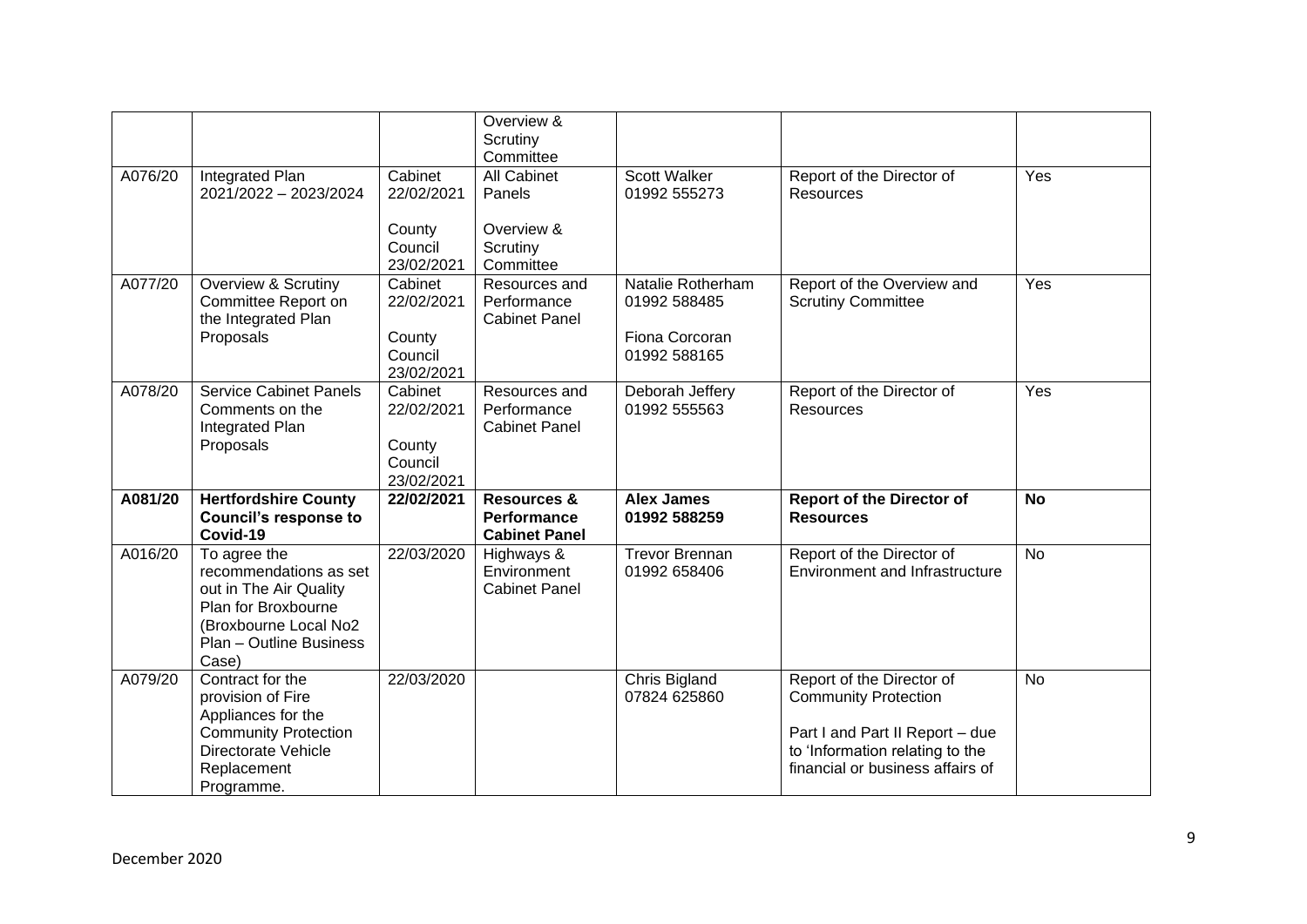|         |                                                                                                                                            |            |                                                               |                                     | any particular person (including<br>the Council)'                                                                                                                                                                   |           |
|---------|--------------------------------------------------------------------------------------------------------------------------------------------|------------|---------------------------------------------------------------|-------------------------------------|---------------------------------------------------------------------------------------------------------------------------------------------------------------------------------------------------------------------|-----------|
| A082/20 | <b>Hertfordshire County</b><br><b>Council's response to</b><br>Covid-19                                                                    | 22/03/2021 | <b>Resources &amp;</b><br>Performance<br><b>Cabinet Panel</b> | Alex James<br>01992 588259          | <b>Report of the Director of</b><br><b>Resources</b>                                                                                                                                                                | <b>No</b> |
| A083/20 | <b>Approve the Outline</b><br><b>Business Case for</b><br>phase 2 of the<br><b>Accommodation</b><br><b>Strategy (Future</b><br>Workplaces) | 19/04/2021 | <b>Resources &amp;</b><br>Performance<br><b>Cabinet Panel</b> | <b>Sass Pledger</b><br>01992 555970 | <b>Report of the Director of</b><br><b>Resources</b><br>Part I and Part II Report - due<br>to 'Information relating to the<br>financial or business affairs<br>of any particular person<br>(including the Council)' | <b>No</b> |

# **Membership of Cabinet**

| <b>Richard Roberts</b> | <b>Adult Care &amp; Health</b>                 | <b>Phil Bibby</b>     | <b>Highways &amp; Environment</b>      |
|------------------------|------------------------------------------------|-----------------------|----------------------------------------|
| Teresa Heritage        | <b>Children, Young People &amp; Families</b>   | <b>David Williams</b> | <b>Leader of The Council</b>           |
| <b>Terry Hone</b>      | <b>Community Safety &amp; Waste Management</b> | <b>Tim Hutchings</b>  | <b>Public Health &amp; Performance</b> |
| <b>Terry Douris</b>    | <b>Education, Libraries &amp; Localism</b>     | <b>Ralph Sangster</b> | <b>Resources &amp; Performance</b>     |
| <b>Derrick Ashley</b>  | Growth, Infrastructure, Planning and The       |                       |                                        |
|                        | <b>Economy</b>                                 |                       |                                        |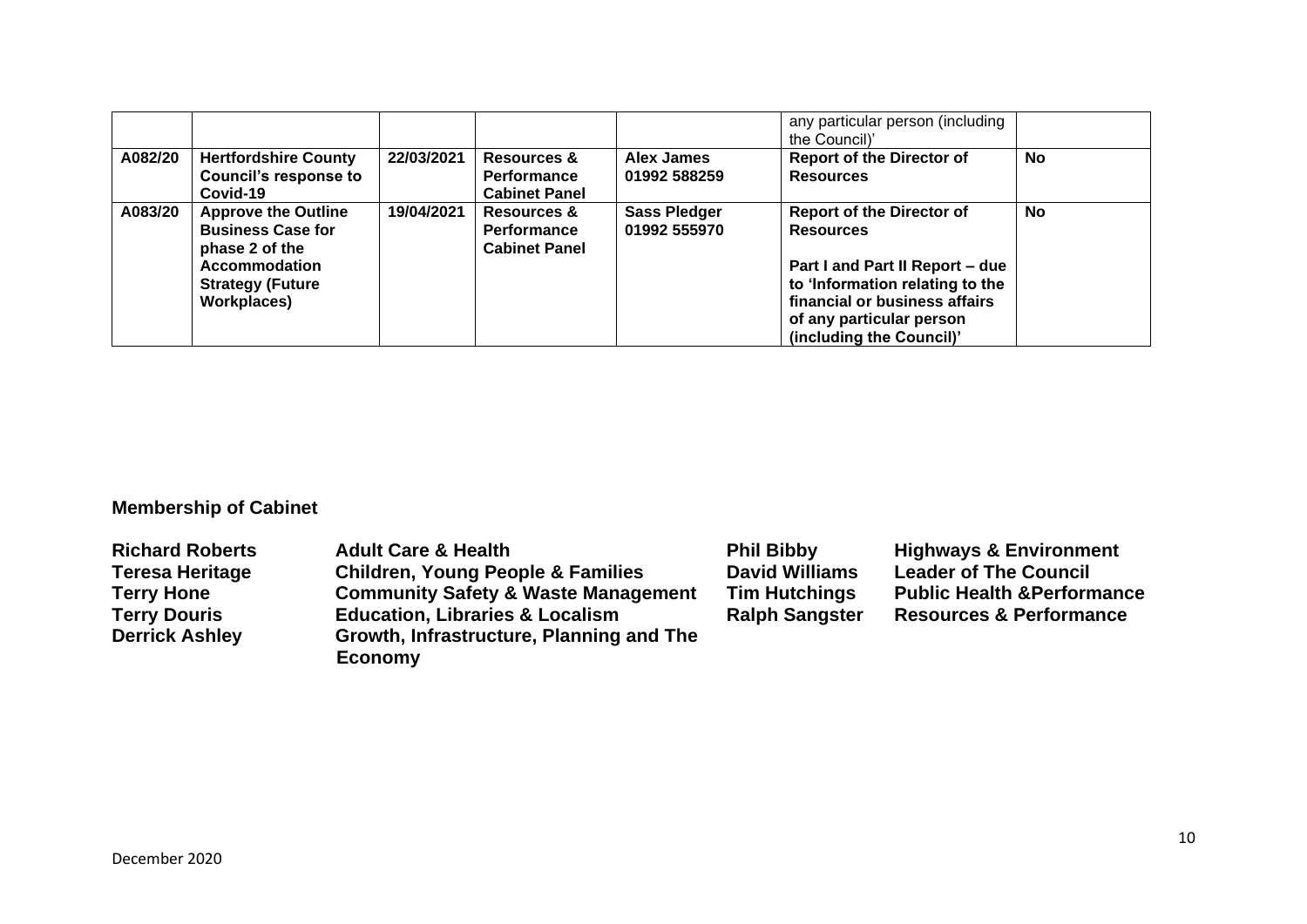## **PART B: DECISIONS BY CHIEF OFFICERS** NOTE: NEW ITEMS AND AMENDMENTS ARE SHOWN IN BOLD

| <b>Ref No</b> | <b>Issue for</b><br><b>Decision</b>                                                                | <b>Name and Title</b><br>of Decision<br><b>Maker</b>                               | Date, or<br>period<br>within<br>which,<br>decision to<br>be made | <b>Cabinet</b><br>Panels to be<br>consulted | <b>Officer contact for</b><br>this matter | <b>Documents to</b><br>be considered <sup>1</sup> | <b>Exempt</b><br>from the<br>Council's<br>Call-In<br><b>Procedures</b><br>Yes / No |
|---------------|----------------------------------------------------------------------------------------------------|------------------------------------------------------------------------------------|------------------------------------------------------------------|---------------------------------------------|-------------------------------------------|---------------------------------------------------|------------------------------------------------------------------------------------|
| B001/20       | <b>Traffic Regulation</b><br>Orders - various<br>(see attached<br><b>Schedule</b> Appendix         | Mark Kemp<br><b>Director</b><br>Environment and<br>Infrastructure                  | During the<br>period of this<br><b>Forward Plan</b>              |                                             | Mark Kemp<br>01992 555206                 | Reports from<br><b>Lead Officers</b>              | No                                                                                 |
| B110/18       | HCC1810704 -<br>Property<br>Consultancy<br>Framework                                               | Sass Pledger<br><b>Assistant Director</b><br>- Property                            | February<br>2021 (was<br>Januarv<br>2021)                        |                                             | <b>Michael Ramshaw</b><br>01992 588778    | See Note 2 below                                  | No                                                                                 |
| B053/19       | Approval to the sale<br>of 45A Grange<br>Road, Bishops<br>Stortford and land<br>adjoining          | <b>Emily White</b><br>Head of Strategic<br>Asset<br>Management &<br><b>Estates</b> | <b>December</b><br>2020 (was<br>November)                        |                                             | <b>Andrew Edwards</b><br>01992 556007     | Report                                            | <b>No</b>                                                                          |
| B092/19       | HCC1911768 -<br><b>Bishops Stortford</b><br>South - New 6 Form<br><b>Entry Secondary</b><br>School | Sass Pledger<br><b>Assistant Director</b><br>Property                              | December<br>2020 (was<br>November<br>2020)                       |                                             | Jackie Aldridge<br>01992 588138           | See Note 2 below                                  | No                                                                                 |
| B093/19       | Procurement and<br>award of contract to<br>extend superfast                                        | Scott Crudgington<br>Director of<br>Resources                                      | <b>December</b><br>2020 (was                                     |                                             | Anna Morrison<br>01992 588397             | See Note 2 below                                  | No                                                                                 |

<sup>&</sup>lt;sup>1</sup> The address from which, subject to any prohibition or restriction on their disclosure, copies of, or extracts from, any document listed is available is County Hall, Pegs Lane, Hertford, SG13 8DE. Other documents relevant to these matters may be submitted to the decision maker. To request details of such documents (if any) as they become available contact Deborah Jeffery, Assistant Manager, Democratic Services by email (deborah.jeffery@hertfordshire.gov.uk) or phone (01992 555563).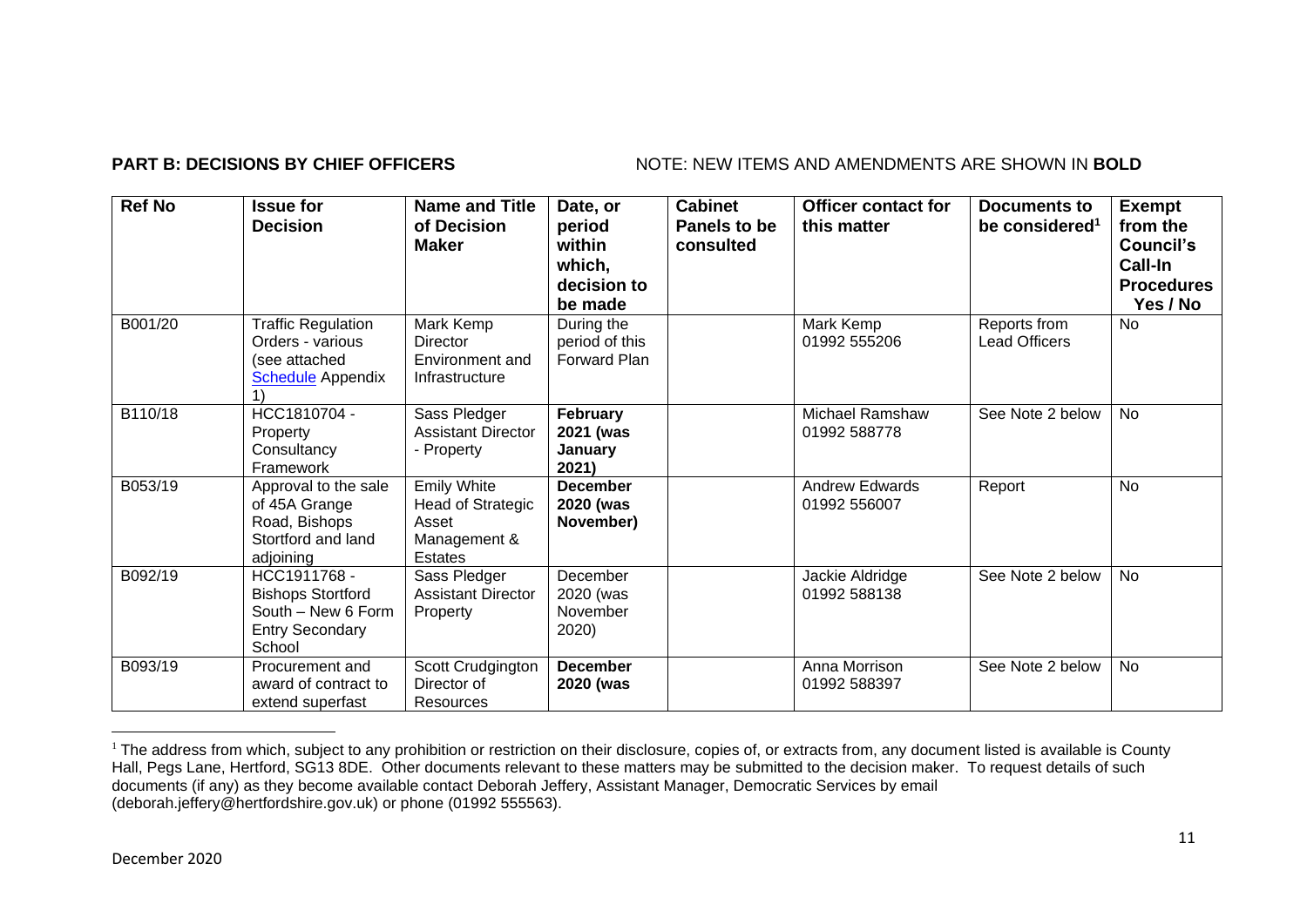|         | fibre broadband to<br>the last % of rural<br>business areas in<br>Hertfordshire in line<br>with DEFRA funding<br>provision   |                                                                                                       | <b>November</b><br>2020)                                 |                                     |                  |           |
|---------|------------------------------------------------------------------------------------------------------------------------------|-------------------------------------------------------------------------------------------------------|----------------------------------------------------------|-------------------------------------|------------------|-----------|
| B108/19 | The Supply of<br><b>Branded &amp; Generic</b><br>Washroom Paper<br>Disposables and<br><b>Dispensers</b>                      | Glenn Facey<br><b>Head of Herts</b><br>FullStop                                                       | March 2021<br>(was October<br>2020)                      | James Conway<br>01707 292357        | See Note 2 below | <b>No</b> |
| B110/19 | Supply of<br>Educational<br>Furniture, Desking &<br>Seating                                                                  | <b>Glenn Facey</b><br><b>Head of Herts</b><br>FullStop                                                | <b>December</b><br>2020 (was<br><b>November</b><br>2020) | <b>Jake Grieves</b><br>01707 292498 | See Note 2 below | <b>No</b> |
| B122/19 | <b>Framework</b><br>agreement for the<br>supply of Disposable<br>Gloves & Aprons                                             | Glenn Facey<br><b>Head of Herts</b><br>FullStop                                                       | January 2021<br>(was March<br>2021)                      | Sarah Church<br>01707 292557        | See Note 2 below | <b>No</b> |
| B017/20 | HCC2011967 - The<br><b>Bishops Stortford</b><br>High School-<br>Design & Build<br><b>Contract Early</b><br><b>Works</b>      | Sass Pledger<br><b>Assistant Director</b><br>Property                                                 | December<br>2020 (was<br>November<br>2020)               | Jackie Aldridge<br>01992 588138     | See Note 2 below | <b>No</b> |
| B018/20 | HCC2011970 -<br><b>Bishops Stortford</b><br>North Secondary -<br>Design & Build<br>Contract in respect<br>of new build works | Sass Pledger<br><b>Assistant Director</b><br>Property                                                 | December<br>2020 (was<br>November<br>2020)               | Jackie Aldridge<br>01992 588138     | See Note 2 below | <b>No</b> |
| B024/20 | Award of various<br>school transport and<br>local bus contracts<br>(services starting<br>September 2020)                     | <b>Simon Aries</b><br><b>Assistant Director,</b><br>Transport, Waste<br>& Environmental<br>Management | <b>December</b><br>2020 (was<br><b>November</b><br>2020) | <b>Matt Lale</b><br>01992 588633    | See Note 2 below | <b>No</b> |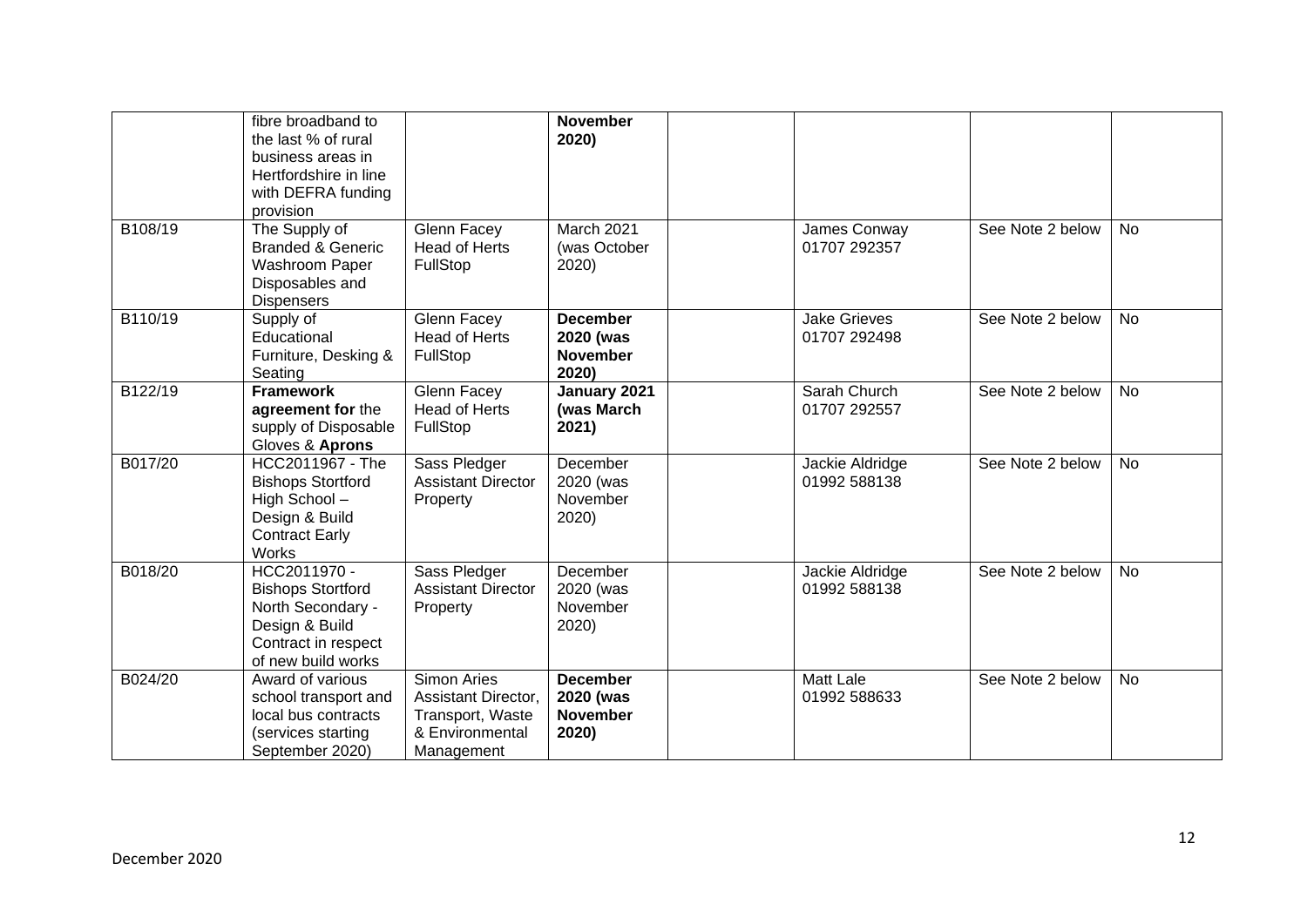| B027/20 | HCC2012045 -<br>Measured term<br>contract for the<br>provision of repairs,<br>planned<br>maintenance and<br>minor works -<br>Mechanical &<br>Electrical: Award of<br>contract | Sass Pledger<br><b>Assistant Director</b><br>Property                                         | January 2021<br>(was October<br>2020)                    | 07970 193615                        | Michael Cunningham | See Note 2 below | <b>No</b> |
|---------|-------------------------------------------------------------------------------------------------------------------------------------------------------------------------------|-----------------------------------------------------------------------------------------------|----------------------------------------------------------|-------------------------------------|--------------------|------------------|-----------|
| B040/20 | Award of contract for<br>the provision of a<br><b>Street Sweeping</b><br>Service                                                                                              | Simon Aries<br><b>Assistant Director</b><br>Transport, Waste<br>& Environmental<br>Management | <b>December</b><br>2020 (was<br><b>November</b><br>2020) | <b>Matthew King</b><br>01992 556207 |                    | See Note 2 below | <b>No</b> |
| B042/20 | Delivery Agreement<br>for the provision of<br>Pre-Construction<br>works for the<br>Eastern Waste<br>Transfer Station -<br>Award of contract                                   | Simon Aries<br><b>Assistant Director</b><br>Transport, Waste<br>& Environmental<br>Management | <b>December</b><br>2020 (was<br><b>November</b><br>2020) | <b>Matthew King</b><br>01992 556207 |                    | See Note 2 below | No        |
| B070/20 | HCC2012432 - Pre-<br>Construction<br>Services Agreement<br>for the provision of a<br>new First School at<br>Buntingford.                                                      | Sass Pledger<br><b>Assistant Director</b><br>Property                                         | January 2021<br>(was<br><b>December</b><br>2020)         | Jackie Aldridge<br>01992 588138     |                    | See Note 2 below | No        |
| B071/20 | Award of contract for<br>the Sensory Support<br>Tender                                                                                                                        | Chris Badger<br>Interim Director,<br><b>Adult Care</b><br>Services                            | December<br>2020                                         | Carolyn Gale<br>01438 843474        |                    | See Note 2 below | No        |
| B072/20 | Award of contract for<br>the Communicator<br>and Intervenor<br>Service                                                                                                        | Chris Badger<br>Interim Director,<br><b>Adult Care</b><br>Services                            | December<br>2020                                         | Carolyn Gale<br>01438 843474        |                    | See Note 2 below | <b>No</b> |
| B074/20 | HCC2012309 -<br><b>Project Management</b>                                                                                                                                     | Sass Pledger                                                                                  | January 2021<br>(was                                     | Jackie Aldridge<br>01992 588138     |                    | See Note 2 below | No        |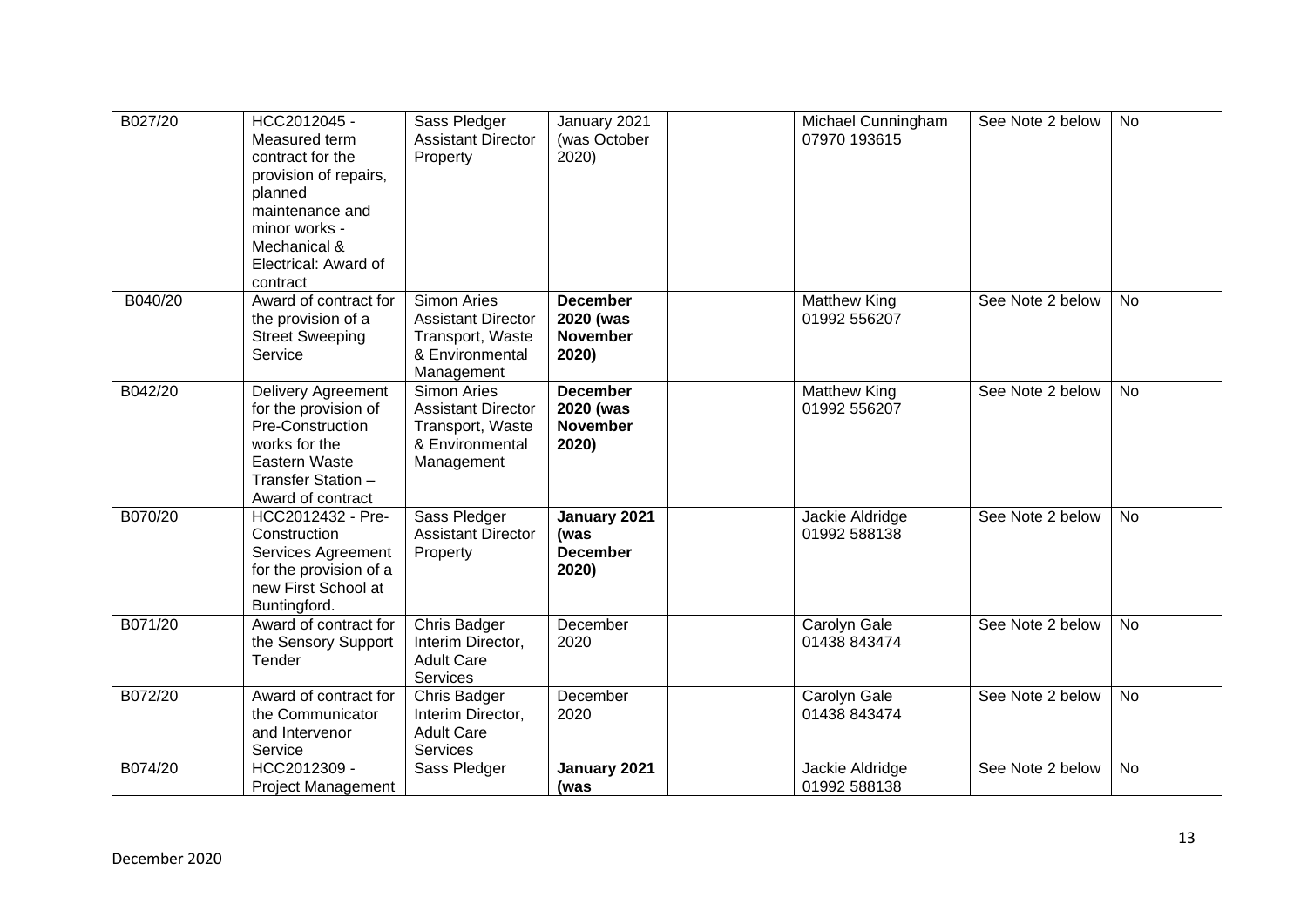|         | for Buntingford First<br>School                                                                                                                                                                  | <b>Assistant Director</b><br>Property                                     | <b>December</b><br>2020)                         |                                                                 |                                 |                  |           |
|---------|--------------------------------------------------------------------------------------------------------------------------------------------------------------------------------------------------|---------------------------------------------------------------------------|--------------------------------------------------|-----------------------------------------------------------------|---------------------------------|------------------|-----------|
| B076/20 | Framework<br>Agreement for<br>the Supply of Cut<br>Paper & Card Size<br>A3 & A4                                                                                                                  | <b>Glenn Facey</b><br><b>Head of Herts</b><br>FullStop                    | January 2021                                     |                                                                 | Louise Bagley<br>01707 292431   | See Note 2 below | <b>No</b> |
| B077/20 | Recommissioning of<br>Overnight Short<br><b>Breaks for CYP</b><br>(Children & Young<br>People) with SEND<br>(Special Educational<br>Needs & Disability)<br>and/or Complex<br><b>Health Needs</b> | Marion Ingram<br>Operations<br>Director,<br>Specialist<br><b>Services</b> | January 2021                                     | Children,<br>Young People<br>& Families<br><b>Cabinet Panel</b> | Julie Reddish<br>01438 845433   | See Note 2 below | No        |
| B079/20 | <b>Codicote Primary</b><br>School enlargement<br>capital budget<br>approval                                                                                                                      | Scott Crudgington<br>Director of<br><b>Resources</b>                      | January 2021<br>(was<br><b>November</b><br>2020) |                                                                 | Kate Ma<br>01992 556669         | See note 4 below | No        |
| B081/20 | Framework<br>Agreement for the<br>Supply of Batteries                                                                                                                                            | Glenn Facey<br><b>Head of Herts</b><br>FullStop                           | February 2021                                    |                                                                 | Patrick Maguire<br>01707 292367 | See note 2 below | No        |
| B083/20 | Single Tender Action<br>for Homecare Spot<br>Providers                                                                                                                                           | Chris Badger<br>Interim Director<br><b>Adult Care</b><br>Services         | December<br>2020                                 |                                                                 | Daisy Sanghera<br>01438 843391  |                  |           |
| B084/20 | HCC2012458 -<br>Schools repairs &<br>maintenance: Batch<br>53 Package 1-<br>Mechanical &<br>Electrical works -<br>Oak View Primary &<br>Nursery School,<br><b>Weston Primary</b><br>School       | Sass Pledger<br><b>Assistant Director</b><br>Property                     | January 2021                                     |                                                                 | Claire Saban<br>01992 556799    | See note 2 below | <b>No</b> |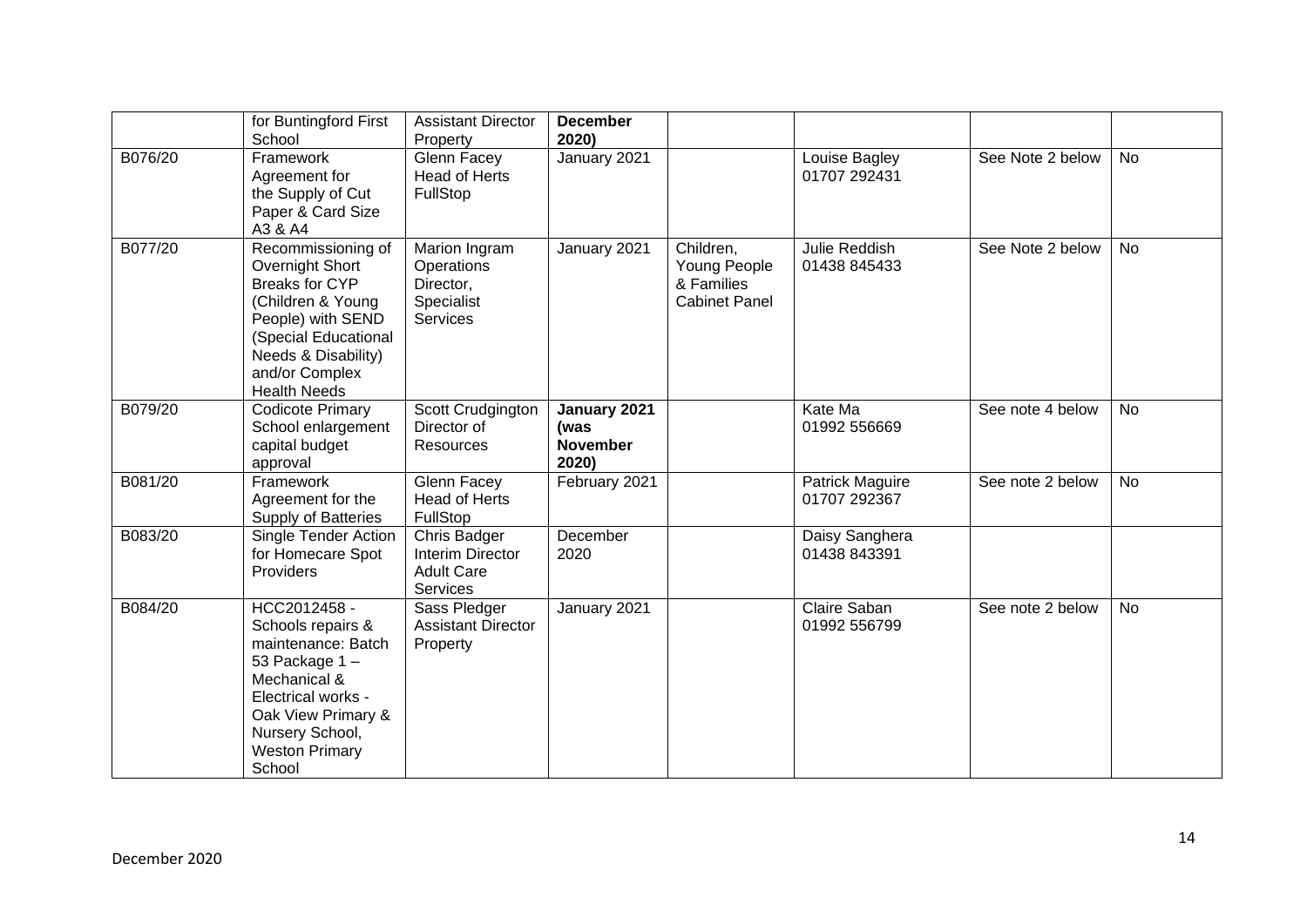| B085/20 | HCC2012459 -<br>Schools repairs &<br>maintenance: Batch<br>53 Package 2 -<br>Mechanical &<br>Electrical works -<br><b>Broom Barns</b><br>Primary School,<br><b>Icknield Walk First</b><br>School                    | Sass Pledger<br><b>Assistant Director</b><br>Property | January 2021 | Claire Saban<br>01992 556799 | See note 2 below | <b>No</b> |
|---------|---------------------------------------------------------------------------------------------------------------------------------------------------------------------------------------------------------------------|-------------------------------------------------------|--------------|------------------------------|------------------|-----------|
| B086/20 | HCC2012460 -<br>Schools repairs &<br>maintenance: Batch<br>54 Package 1 -<br>Mechanical &<br>Electrical works -<br><b>Studlands Rise First</b><br>School, Therfield<br>First School, York<br>Road Nursery<br>School | Sass Pledger<br><b>Assistant Director</b><br>Property | January 2021 | Claire Saban<br>01992 556799 | See note 2 below | No        |
| B087/20 | HCC2012461 -<br>Schools repairs &<br>maintenance: Batch<br>54 Package 2 -<br>Mechanical &<br>Electrical works -<br>Goffs Oak Primary<br>School, Thorley Hill<br><b>Primary School</b>                               | Sass Pledger<br><b>Assistant Director</b><br>Property | January 2021 | Claire Saban<br>01992 556799 | See note 2 below | <b>No</b> |
| B088/20 | HCC2012463 -<br>Schools repairs &<br>maintenance: Batch<br>55 Package 1 -<br>Mechanical &<br>Electrical works -<br>The Collett School,<br><b>Micklem Primary</b><br>School                                          | Sass Pledger<br><b>Assistant Director</b><br>Property | January 2021 | Claire Saban<br>01992 556799 | See note 2 below | <b>No</b> |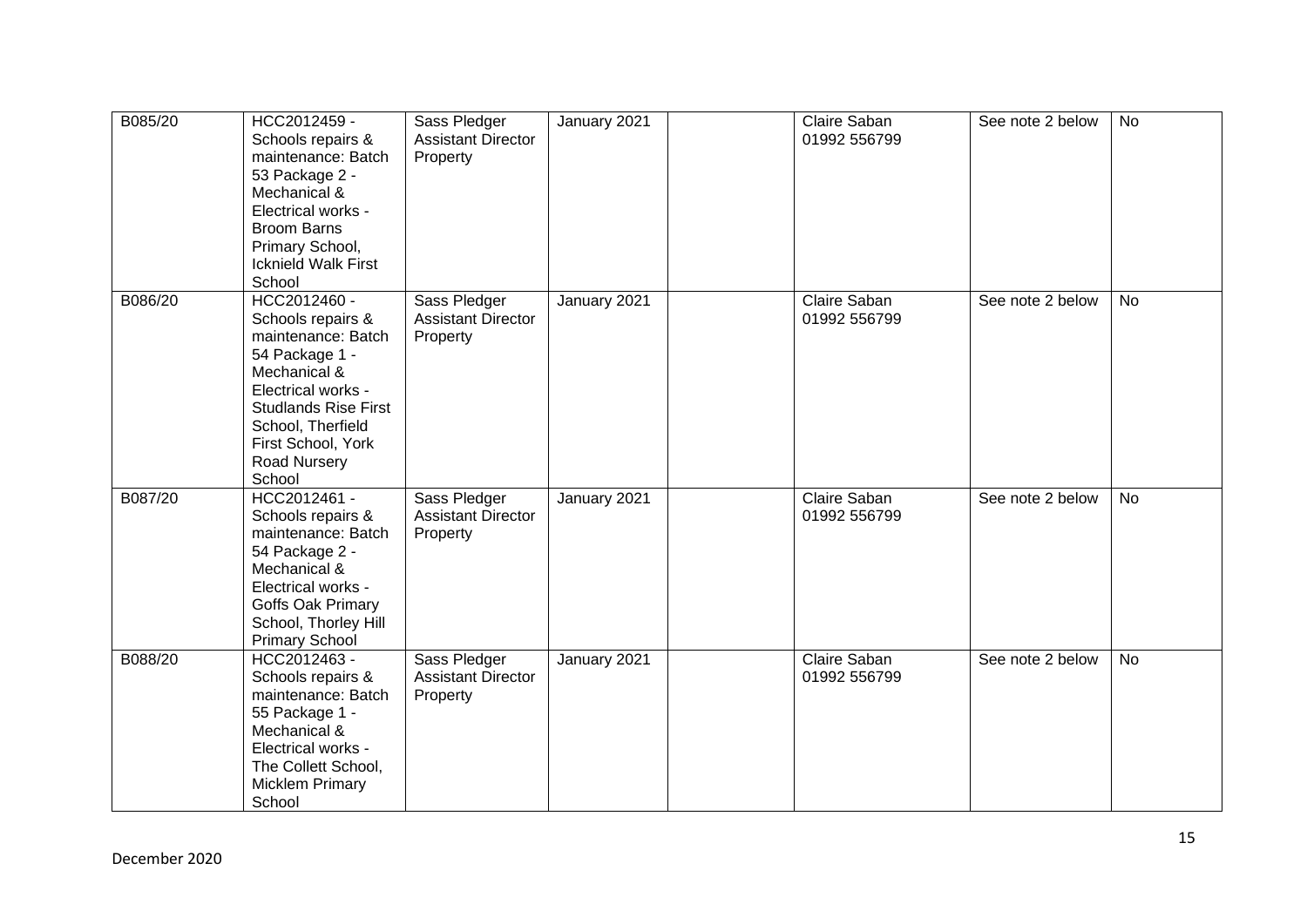| B089/20 | HCC2012464 -<br>Schools repairs &<br>maintenance: Batch<br>55 Package 2 -<br>Mechanical &<br>Electrical works -<br><b>Rickmansworth Park</b><br>JMI, Cassiobury<br>Infant & Nursery<br>School, | Sass Pledger<br><b>Assistant Director</b><br>Property | January 2021 | Claire Saban<br>01992 556799    | See note 2 below | <b>No</b> |
|---------|------------------------------------------------------------------------------------------------------------------------------------------------------------------------------------------------|-------------------------------------------------------|--------------|---------------------------------|------------------|-----------|
| B090/20 | HCC2012478 - Pre-<br>Construction<br>Services: Agreement<br>for the Building of<br>New SEN<br>Secondary School,<br>Valley School,<br>Stevenage                                                 | Sass Pledger<br><b>Assistant Director</b><br>Property | January 2021 | Jackie Aldridge<br>01992 588138 | See note 2 below | <b>No</b> |
| B091/20 | HCC2012497 -<br><b>Codicote Primary</b><br>School - School<br>Expansion                                                                                                                        | Sass Pledger<br><b>Assistant Director</b><br>Property | January 2021 | Jackie Aldridge<br>01992 588138 | See note 2 below | <b>No</b> |
| B092/20 | HCC2012470 -<br>Schools repairs &<br>maintenance: Batch<br>55 Package 3 -<br>Mechanical &<br>Electrical works -<br>Hoblett's Manor<br>Junior School, Maple<br><b>Primary School</b>            | Sass Pledger<br><b>Assistant Director</b><br>Property | January 2021 | Claire Saban<br>01992 556799    | See note 2 below | <b>No</b> |
| B093/20 | HCC2012494 -<br>Relocation of the<br>Blues Pre-school to<br>land at Cox's<br>Gardens, Bishops<br>Stortford. Temporary<br>Mobile Building.                                                      | Sass Pledger<br><b>Assistant Director</b><br>Property | January 2021 | Jackie Aldridge<br>01992 588138 | See note 2 below | <b>No</b> |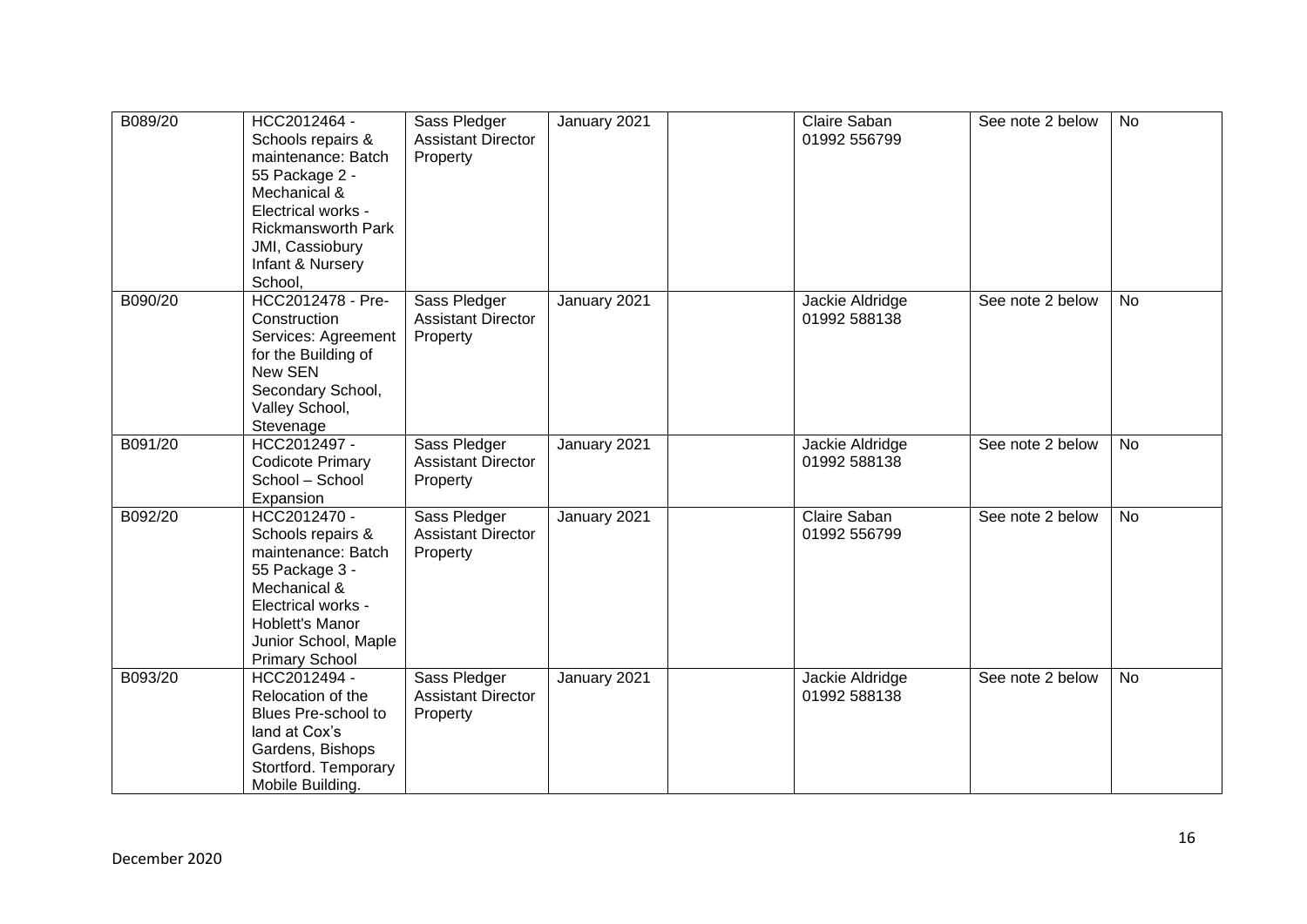| B094/20 | To negotiate an<br>extension of the<br>existing contract<br>between<br><b>Hertfordshire County</b><br>Council (HCC) and<br>Herts for Learning<br>(HFL) for the<br>provision of HfL<br>services and support<br>to HCC.            | Simon Newland,<br>Operations<br><b>Director</b>                                  | February 2021 | Simon Newland<br>01992 555738          | See note 2 below    | <b>No</b> |
|---------|----------------------------------------------------------------------------------------------------------------------------------------------------------------------------------------------------------------------------------|----------------------------------------------------------------------------------|---------------|----------------------------------------|---------------------|-----------|
| B095/20 | To establish a<br><b>Framework</b><br><b>Agreement for</b><br><b>future Community</b><br>Opportunity<br>services (currently<br>known as Day<br>Services) and<br>appoint providers<br>via a full<br>competitive tender<br>process | Chris Badger,<br><b>Interim Director</b><br><b>Adult Care</b><br><b>Services</b> | January 2021  | <b>Gemma Brace</b><br>01438 845060     | See note 2<br>below | <b>No</b> |
| B096/20 | <b>Building Cleaning</b><br>tender for the<br><b>Hertford and Ware</b><br><b>Educational</b><br>package within<br>Hertfordshire.<br><b>Award of contract</b>                                                                     | <b>Glenn Facey</b><br><b>Head of Herts</b><br><b>FullStop</b>                    | January 2021  | <b>Kean Booth</b><br>01707 292323      | See note 2<br>below | <b>No</b> |
| B097/20 | <b>Building Cleaning</b><br>tender for the EA<br><b>Educational</b><br>package within<br>Hertfordshire.<br>Award of contract                                                                                                     | <b>Glenn Facey</b><br><b>Head of Herts</b><br><b>FullStop</b>                    | January 2021  | <b>Kean Booth</b><br>01707 292323      | See note 2<br>below | <b>No</b> |
| B098/20 | HCC2012575-<br><b>Batch 56 Roofing</b>                                                                                                                                                                                           | <b>Sass Pledger</b>                                                              | January 2021  | <b>Jackie Aldridge</b><br>01992 588138 | See note 2<br>below | <b>No</b> |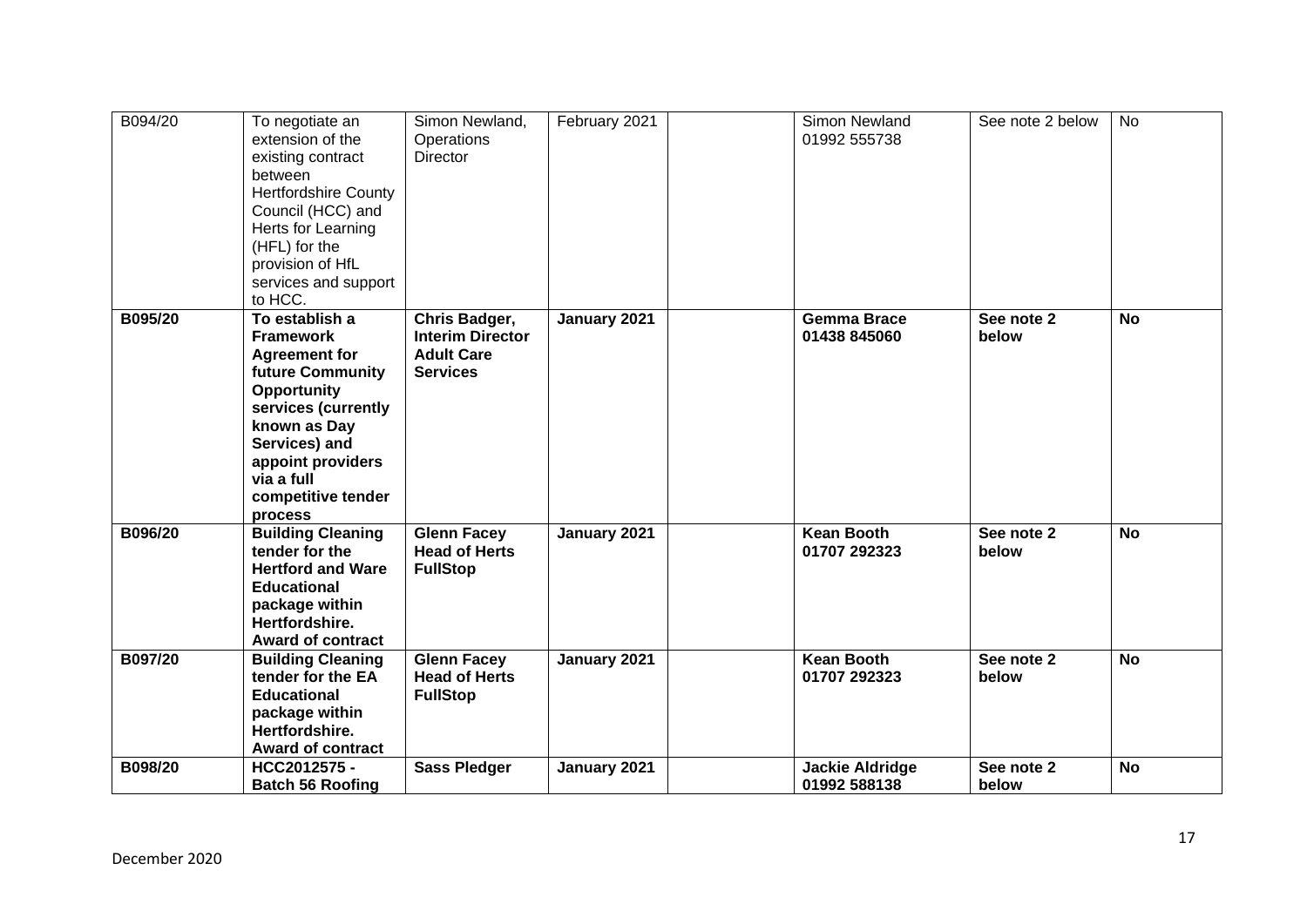|         | <b>Works - Field</b><br>Junior School,             | <b>Assistant</b><br><b>Director</b> |              |                        |            |           |
|---------|----------------------------------------------------|-------------------------------------|--------------|------------------------|------------|-----------|
|         | <b>Watford, Harvey</b>                             | <b>Property</b>                     |              |                        |            |           |
|         | <b>Road Junior</b>                                 |                                     |              |                        |            |           |
|         | School, &                                          |                                     |              |                        |            |           |
|         | <b>Shepherd Primary</b>                            |                                     |              |                        |            |           |
|         | <b>School</b>                                      |                                     |              |                        |            |           |
|         | Rickmansworth                                      |                                     |              |                        |            |           |
| B099/20 | HCC2012458-                                        | <b>Sass Pledger</b>                 | January 2021 | <b>Jackie Aldridge</b> | See note 2 | <b>No</b> |
|         | <b>Batch 53 - Cluster</b>                          | <b>Assistant</b>                    |              | 01992 588138           | below      |           |
|         | 1 Mechanical &                                     | <b>Director</b>                     |              |                        |            |           |
|         | <b>Electrical - Oak</b>                            | <b>Property</b>                     |              |                        |            |           |
|         | <b>View &amp; Weston</b>                           |                                     |              |                        |            |           |
|         | <b>Primary School</b>                              |                                     |              |                        |            |           |
| B100/20 | HCC2012459 -                                       | <b>Sass Pledger</b>                 | January 2021 | <b>Jackie Aldridge</b> | See note 2 | <b>No</b> |
|         | <b>Batch 53 - Cluster</b>                          | <b>Assistant</b>                    |              | 01992 588138           | below      |           |
|         | 2 Mechanical &                                     | <b>Director</b>                     |              |                        |            |           |
|         | <b>Electrical - Broom</b>                          | <b>Property</b>                     |              |                        |            |           |
|         | <b>Barns &amp; Icknield</b><br><b>Walk Primary</b> |                                     |              |                        |            |           |
|         | <b>School</b>                                      |                                     |              |                        |            |           |
| B101/20 | HCC2012583                                         | Sass Pledger                        | January 2021 | <b>Jackie Aldridge</b> | See note 2 | <b>No</b> |
|         | Batch 57 - Cluster 1                               | <b>Assistant</b>                    |              | 01992 588138           | below      |           |
|         | - Roofing Works -                                  | <b>Director</b>                     |              |                        |            |           |
|         | <b>Hobletts Manor</b>                              | <b>Property</b>                     |              |                        |            |           |
|         | <b>Infants School</b>                              |                                     |              |                        |            |           |
| B102/20 | HCC2012584                                         | <b>Sass Pledger</b>                 | January 2021 | <b>Jackie Aldridge</b> | See note 2 | <b>No</b> |
|         | Batch 57 - Cluster 2                               | <b>Assistant</b>                    |              | 01992 588138           | below      |           |
|         | - Roofing Works -                                  | <b>Director</b>                     |              |                        |            |           |
|         | <b>Tannerswood</b>                                 | <b>Property</b>                     |              |                        |            |           |
|         | <b>School</b>                                      |                                     |              |                        |            |           |
| B103/20 | HCC2012585                                         | <b>Sass Pledger</b>                 | January 2021 | <b>Jackie Aldridge</b> | See note 2 | <b>No</b> |
|         | Batch 57 - Cluster 3                               | <b>Assistant</b>                    |              | 01992 588138           | below      |           |
|         | - Roofing Works -                                  | <b>Director</b>                     |              |                        |            |           |
|         | Forres &                                           | <b>Property</b>                     |              |                        |            |           |
|         | <b>Margaret Wix</b>                                |                                     |              |                        |            |           |
|         | <b>School</b>                                      |                                     |              |                        |            |           |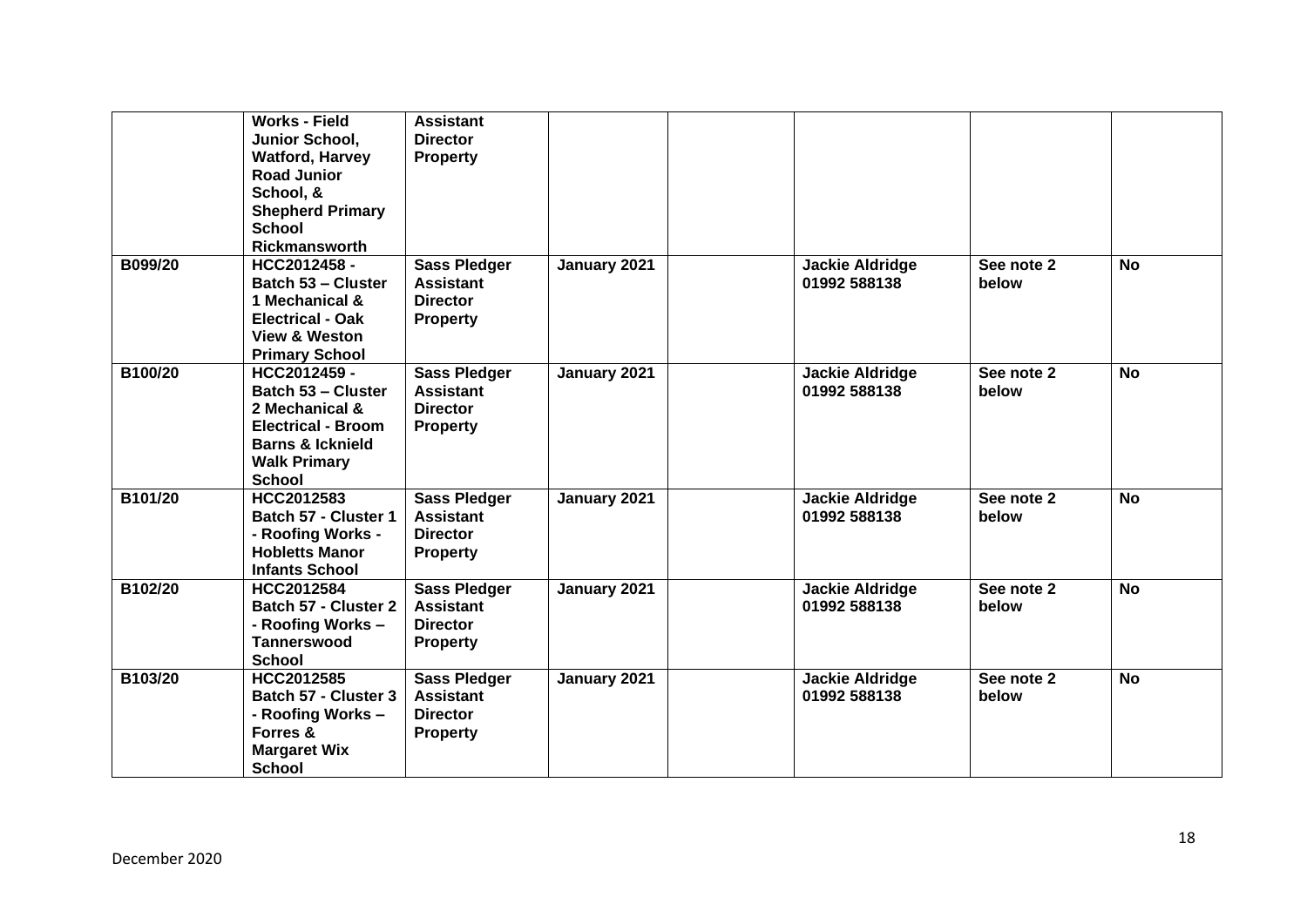| B104/20 | HCC2012586<br>Batch 57 - Cluster 4<br>- Roofing Works -<br><b>Bishops Stortford</b><br>& Hatfield Fire<br><b>Stations</b>                                                                                            | <b>Sass Pledger</b><br><b>Assistant</b><br><b>Director</b><br><b>Property</b>                                                            | January 2021      | <b>Jackie Aldridge</b><br>01992 588138 | See note 2<br>below | <b>No</b> |
|---------|----------------------------------------------------------------------------------------------------------------------------------------------------------------------------------------------------------------------|------------------------------------------------------------------------------------------------------------------------------------------|-------------------|----------------------------------------|---------------------|-----------|
| B105/20 | <b>Contract for the</b><br><b>Provision of</b><br><b>Children's Cross</b><br>Regional<br><b>Arrangements</b><br>Group (CCRAG)<br><b>Database</b>                                                                     | <b>Marion Ingram</b><br><b>Operations</b><br>Director,<br><b>Specialist</b><br><b>Services</b>                                           | <b>April 2021</b> | <b>Lynn Knowles</b><br>07740918847     | See Note 2<br>below | <b>No</b> |
| B106/20 | <b>Hertfordshire Adult</b><br>and Family<br><b>Learning Service</b><br>(HAFLS): Award of<br>contract for the<br>provision of Adult<br><b>Learning across</b><br><b>Hertfordshire for</b><br>academic year<br>2021/22 | Steven Lee-<br><b>Foster</b><br><b>Assistant</b><br>Director for<br><b>Adult Care</b><br><b>Services</b>                                 | <b>April 2021</b> | <b>Lynn Keates</b><br>01992 588626     | See note 2<br>below | <b>No</b> |
| B107/20 | The provision of<br>facilities for the<br>treatment of<br>materials from<br>recycling centres<br>in Hertfordshire                                                                                                    | <b>Simon Aries</b><br><b>Assistant</b><br><b>Director</b><br>Transport,<br><b>Waste and</b><br><b>Environmental</b><br><b>Management</b> | <b>April 2021</b> | <b>Matthew King</b><br>01992 556207    | See note 2<br>below | <b>No</b> |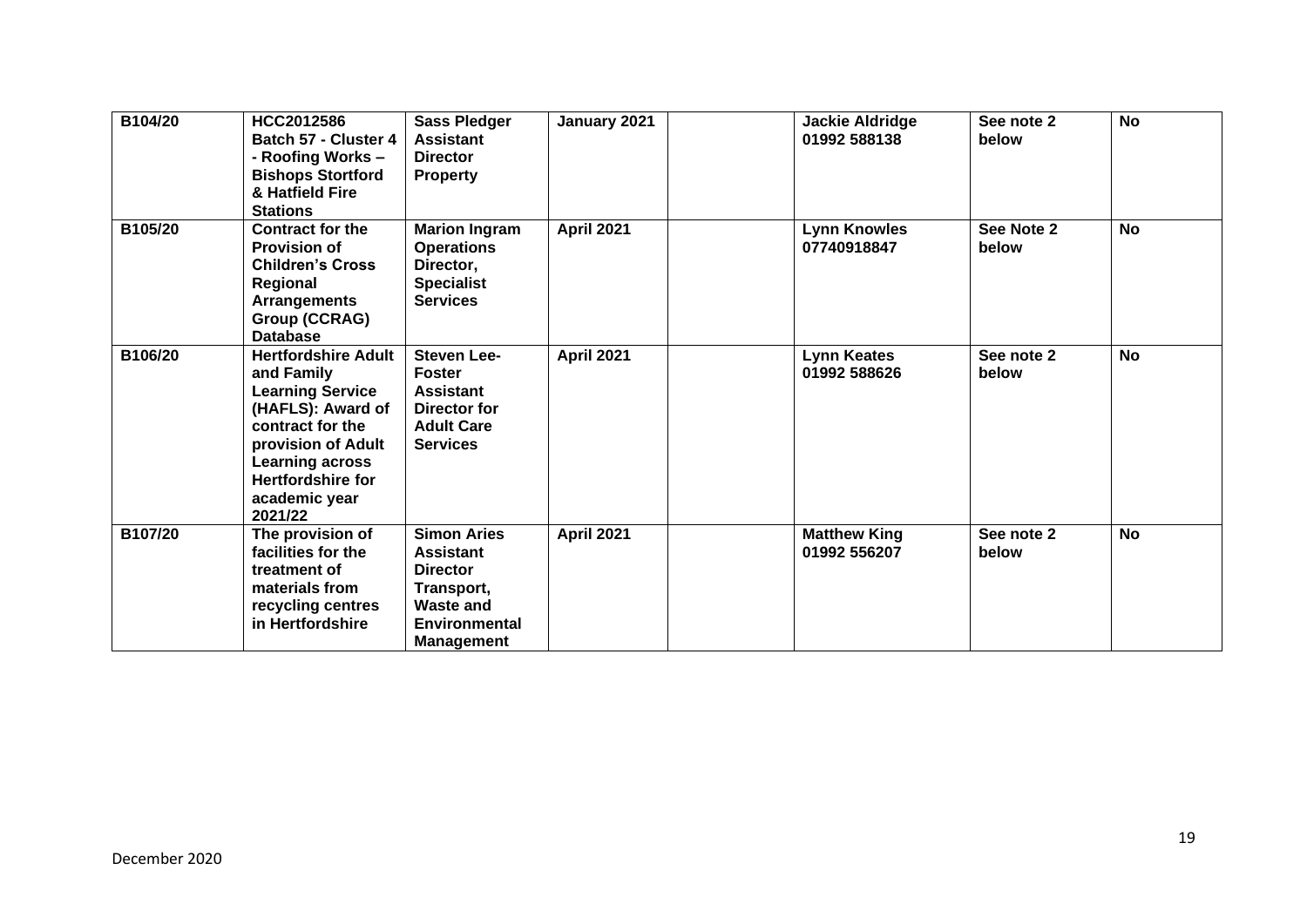### **Notes:**

- 1. CBC contract = on behalf of 17 local authority members of the Central Buying Consortium<br>2. Quality and price evaluation derived from tenderers' submissions (which may contain exer
- 2. Quality and price evaluation derived from tenderers' submissions *(which may contain exempt information and if so will not be available for public inspection)*
- 3. Collaborative contract with one or more authorities (not a CBC contract)
- 4. Part II (due to 'Information relating to the financial or business affairs of any particular person (including the Council')".

If you have any general enquiries about this Forward Plan - contact Deborah Jeffery, Assistant Manager, Democratic Services, 01992 555563 Email: [deborah.jeffery@hertfordshire.gov.uk](mailto:deborah.jeffery@hertfordshire.gov.uk) 

**QUENTIN BAKER, CHIEF LEGAL OFFICER**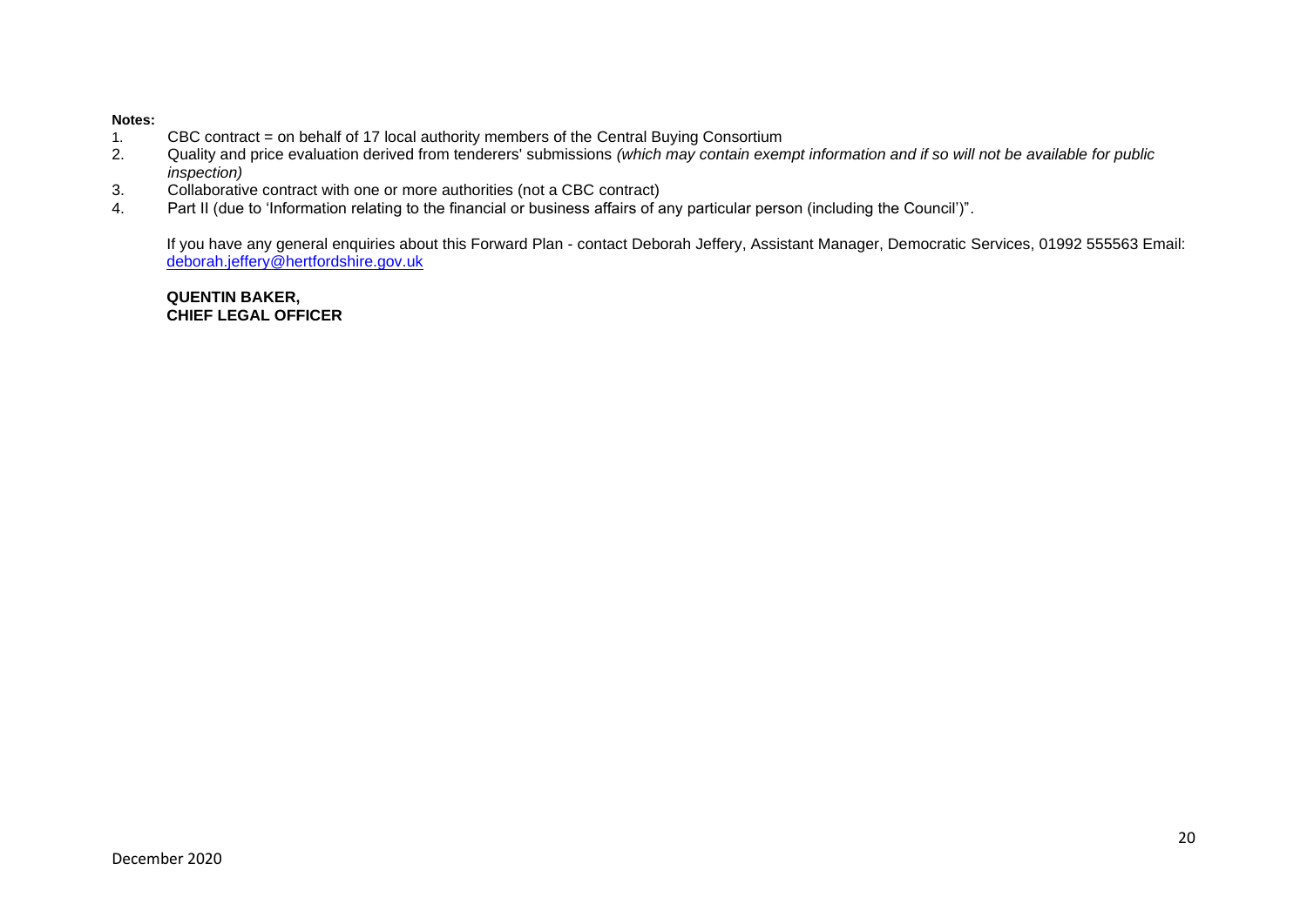

## **HERTFORDSHIRE COUNTY COUNCIL**

**FORWARD PLAN Notice of (a) key and other decisions likely to be made on behalf of the County Council by Cabinet, (b) key decisions likely to be made on behalf of the County Council by Officers and (c) decisions on Traffic Regulation Orders likely to be made by Officers on behalf of the County Council in the period 1 January 2021 – 30 April 2021**

# **Published: 7th December 2020**

[Note: Key decisions and other decisions due to be reached in December 2020 but not yet made remain listed (notice of these items was given in the Forward Plan issued on 3 November 2020)]

# **TRAFFIC REGULATION ORDERS**

| <b>Broxbourne</b>                                                                                                                                             |                                                                                                                                                                                |
|---------------------------------------------------------------------------------------------------------------------------------------------------------------|--------------------------------------------------------------------------------------------------------------------------------------------------------------------------------|
| Location                                                                                                                                                      | <b>Proposed Restriction</b>                                                                                                                                                    |
| Bryanstone Road, Waltham Cross                                                                                                                                | <b>Waiting Restrictions</b>                                                                                                                                                    |
| New River Bridge (Essex Road), Hoddesdon                                                                                                                      | Waiting Restrictions, Prohibition of Motor Vehicles,<br>Pedestrian Crossings                                                                                                   |
| <b>East Herts</b>                                                                                                                                             |                                                                                                                                                                                |
| Location                                                                                                                                                      | <b>Proposed Restriction</b>                                                                                                                                                    |
| Crane Mead, Ware<br>Ermine Street, Norris Way etc, Buntingford                                                                                                | <b>Waiting Restrictions, Road Humps</b><br><b>Waiting Restriction</b>                                                                                                          |
| Kiffin Road / Kitchener Road, Bishop's Stortford                                                                                                              | 20mph Speed Limit                                                                                                                                                              |
| Allerthrop Road, Bishop's Stortford<br>Wentworth Drive/Sunningdale, Bishop's Stortford                                                                        | Road Humps<br><b>Waiting Restrictions</b>                                                                                                                                      |
| South Road/Saffron Meadow, Standon                                                                                                                            | <b>Waiting Restrictions</b>                                                                                                                                                    |
| Fairway, Sawbridgeworth<br>Cambridge Road, Sawbridgeworth                                                                                                     | <b>Waiting Restrictions</b><br><b>Waiting Restrictions</b>                                                                                                                     |
| Anchor Street & Unnamed Roads, Bishop's Stortford                                                                                                             | Waiting Restrictions, Prohibition of Driving, Prohibition of<br>Turns, Goods Vehicle Loading Bay, Pedestrian Crossing,<br>Road Humps, 20mph Speed Limit                        |
| Marsh Lane, Ware                                                                                                                                              | Waiting Restrictions, Parking Places                                                                                                                                           |
| A602 Watton-at-Stone Bypass<br>Maidenhead Street, Hertford                                                                                                    | 50mph Speed Limit<br><b>Restricted Zone</b>                                                                                                                                    |
| A120 Little Hadham Bypass<br>Farnham Road, Bishop's Stortford<br>Various Roads, Sawbridgeworth<br>Railway Street, Hertford<br>London Road, Bishop's Stortford | 40 & De-restricted mph Speed Limits, Cycle Track<br>30mph Speed Limit, Waiting restrictions<br>20mph Speed Limit<br><b>Waiting Restrictions</b><br><b>Waiting Restrictions</b> |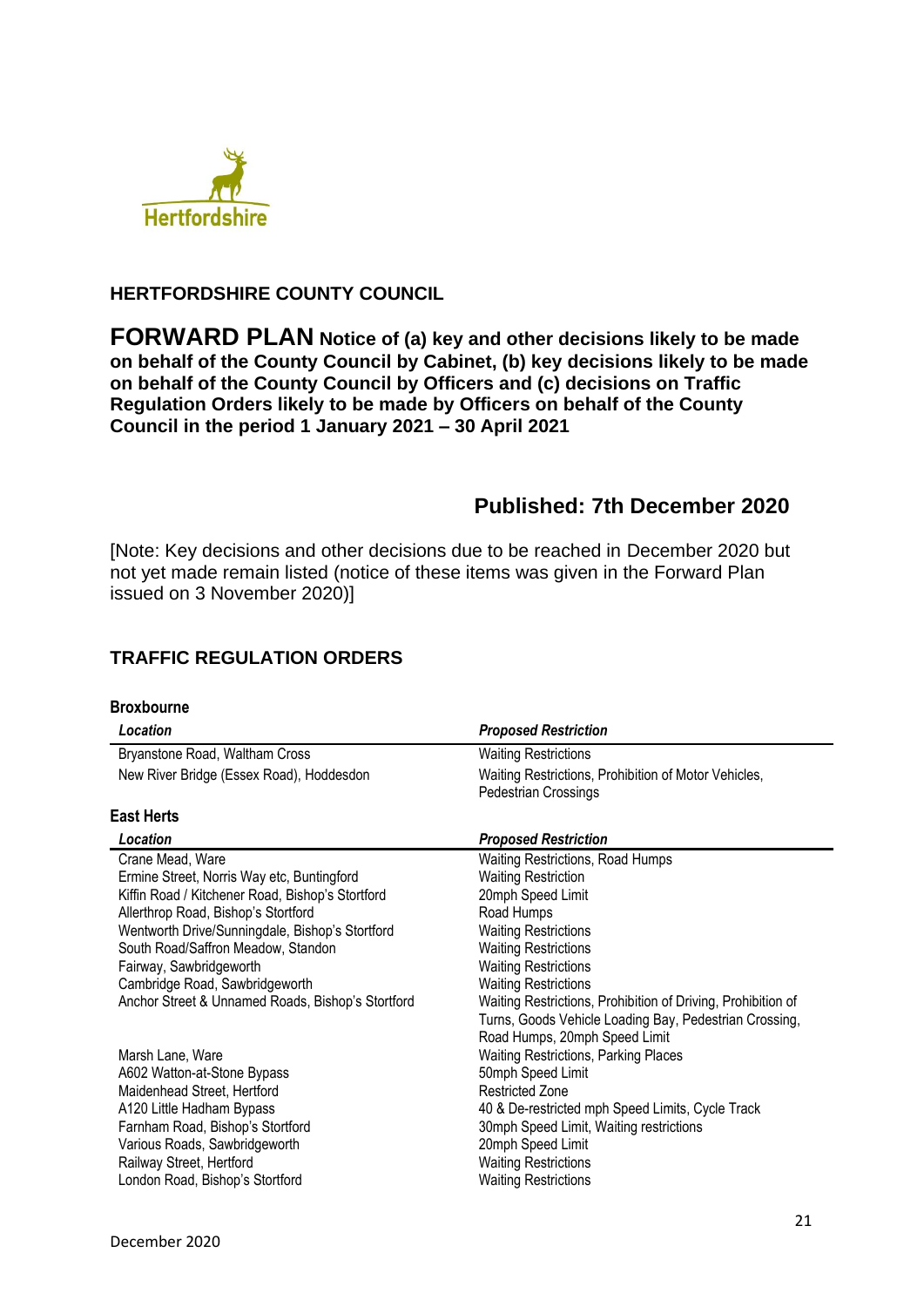West Road, Sawbridgeworth West Road, Sawbridgeworth Waiting Restrictions Great Hadham Road, Bishop's Stortford Waiting Restrictions, Parking Places London Road etc, Sawbridgeworth Waiting Restrictions Beldams Lane, Bishop's Stortford Road Humps Bullfields, Sawbridgeworth Waiting Restrictions Riverside Walk, Bishop's Stortford **Restricted Zone, Pedestrian Zone** Fairway, Sawbridgeworth Waiting Restrictions London Road, Buntingford 20mph Speed Limit Zone Thieves Lane, Hertford

### **Dacorum**

Various Roads, Berkhamsted (2) Waiting Restrictions A4147 Maylands Avenue, Hemel Hempstead Revocation Waiting Restrictions<br>A4251 London Road / Magenta Court, Hemel Hempstead Waiting Restrictions A4251 London Road / Magenta Court, Hemel Hempstead Breakspear Way, Hemel Hempstead

Brook Street, Tring Waiting Restrictions<br>
Aylesbury Road, Tring New York 1999<br>
Somph Speed Limit Aylesbury Road, Tring

## **St. Albans**

Langley Grove, Sandridge Waiting Restriction Harpenden Lane, Redbourn Waiting Restrictions

### **Welwyn Hatfield**

| Location                                   | <b>Proposed Restriction</b>                                |
|--------------------------------------------|------------------------------------------------------------|
| Welwyn Garden City Town Centre             | Restricted Zone, Pedestrian Zone, 20mph Speed Limit, Cycle |
|                                            | Lane, One Way Traffic, Parking Places, Road Humps          |
| Fretherne Road, Welwyn Garden City         | <b>Prohibition of Motor Vehicles</b>                       |
| Bridgefields, Welwyn Garden City           | <b>Waiting Restrictions</b>                                |
| Boundary Lane/Elliott Close, Welwyn        | <b>Waiting Restrictions</b>                                |
| High View, Hatfield                        | One Way, 20mph speed limit                                 |
| Appletree Way, Welwyn Garden City          | <b>Waiting Restrictions</b>                                |
| Great & Little Gannett, Welwyn Garden City | <b>Experimental Waiting Restrictions</b>                   |
|                                            |                                                            |

## **North Herts**

| Location                                       | <b>Proposed Restriction</b>              |
|------------------------------------------------|------------------------------------------|
| Various Roads, Letchworth                      | <b>Experimental Waiting Restrictions</b> |
| A505 Royston Bypass                            | 50mph Speed Limit                        |
| Bearton Road, Hitchin                          | <b>Waiting Restrictions</b>              |
| Baldock Road, Royston                          | 50mph Speed Limit                        |
| Norton Way South etc, Letchworth               | <b>Waiting Restrictions, Road Humps</b>  |
| Durham Way, Royston                            | <b>Waiting Restrictions</b>              |
| Holwell Road, Pirton                           | 30mph Speed Limit                        |
| Cranborne Avenue/The Ridgeway, Hitchin         | <b>Waiting Restrictions</b>              |
| Wymondley Road, Hitchin                        | <b>Waiting Restrictions</b>              |
| Various Roads, Baldock, Royston and Letchworth | Waiting Restrictions, School Keep Clear  |

### **Stevenage**

| Location                                                                                                              | <b>Proposed Restriction</b>                                                                                           |
|-----------------------------------------------------------------------------------------------------------------------|-----------------------------------------------------------------------------------------------------------------------|
| Webb Rise, Stevenage                                                                                                  | <b>Waiting Restrictions, Road Humps</b>                                                                               |
| <b>Hertsmere</b>                                                                                                      |                                                                                                                       |
| Location                                                                                                              | <b>Proposed Restriction</b>                                                                                           |
| St Albans Road, Swanland Road, South Mymms<br>Bushey Hall Road, Bushey<br>BOATs Aldenham 79 & Elstreet/Borehamwood 60 | Clearway, Abnormal Load Parking Places, Verge Parking<br><b>Waiting Restrictions</b><br>Prohibition of Motor Vehicles |

### *Location Proposed Restriction*

Waiting Restrictions, 50mph Speed Limit, Pedestrian **Crossing** Buncefield Lane, Hemel Hempstead Prohibition of Driving, Prohibition of Turns except Pedal Cycles

### *Location Proposed Restriction*